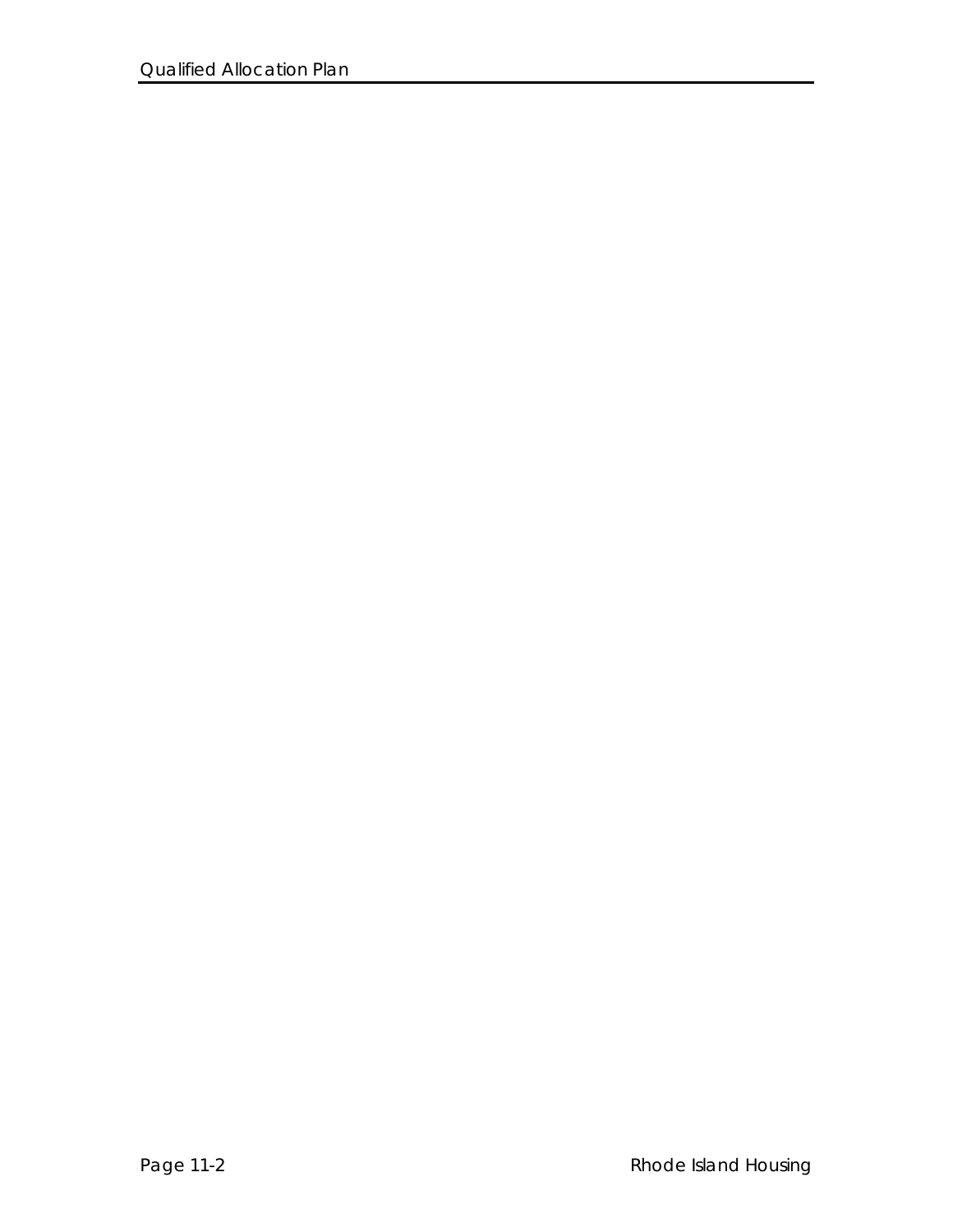#### **State of Rhode Island Qualified Allocation Plan For the Low-Income Housing Tax Credit Program**

#### **INTRODUCTION**

Rhode Island Housing and Mortgage Finance Corporation ( "Rhode Island Housing" or "RIH") has been designated the responsibility for administering the federal Low-Income Housing Tax Credit Program for the State of Rhode Island. The Low-Income Housing Tax Credit ("LIHTC") was created pursuant to the Tax Reform Act of 1986 to encourage private sector participation in the construction and rehabilitation of housing for low-income individuals and families. The Omnibus Budget Reconciliation Act of 1989 required states to adopt consistent and objective procedures for allocating low-income housing tax credits to qualified developments. Specifically, federal law requires that a Qualified Allocation Plan ("Allocation Plan") outlining the process for the allocation of tax credits be presented to the public through a hearing for review and comment. Input from the public hearing and comment period as well as all available housing needs data must be considered in the establishment of a final Allocation Plan to be approved and executed by the Governor. This Allocation Plan, which replaces the previous plan approved by the Governor on May 23, 2001, was presented for comment at a public hearing on July 19, 2001 and was approved by the Corporation's Board of Commissioners on August 16, 2001.

RIH has developed this Allocation Plan to comply with the requirements of Section 42 of the Internal Revenue Code (IRC) and to ensure that those developments receiving tax credits produce or preserve housing which helps to reduce the most pressing housing needs of the State. This Plan establishes the priorities that the Low-Income Housing Tax Credit Program will address from among those needs and incorporates those priorities into the criteria used to evaluate all proposals.

All provisions of this Allocation Plan apply to the total amount of credits that the State of Rhode Island is authorized to allocate at any time. They also apply to projects applying for the four percent tax credit in conjunction with tax-exempt financing that is subject to the private activity bond cap.

## **I. LOW-INCOME HOUSING TAX CREDIT PROGRAM SUMMARY**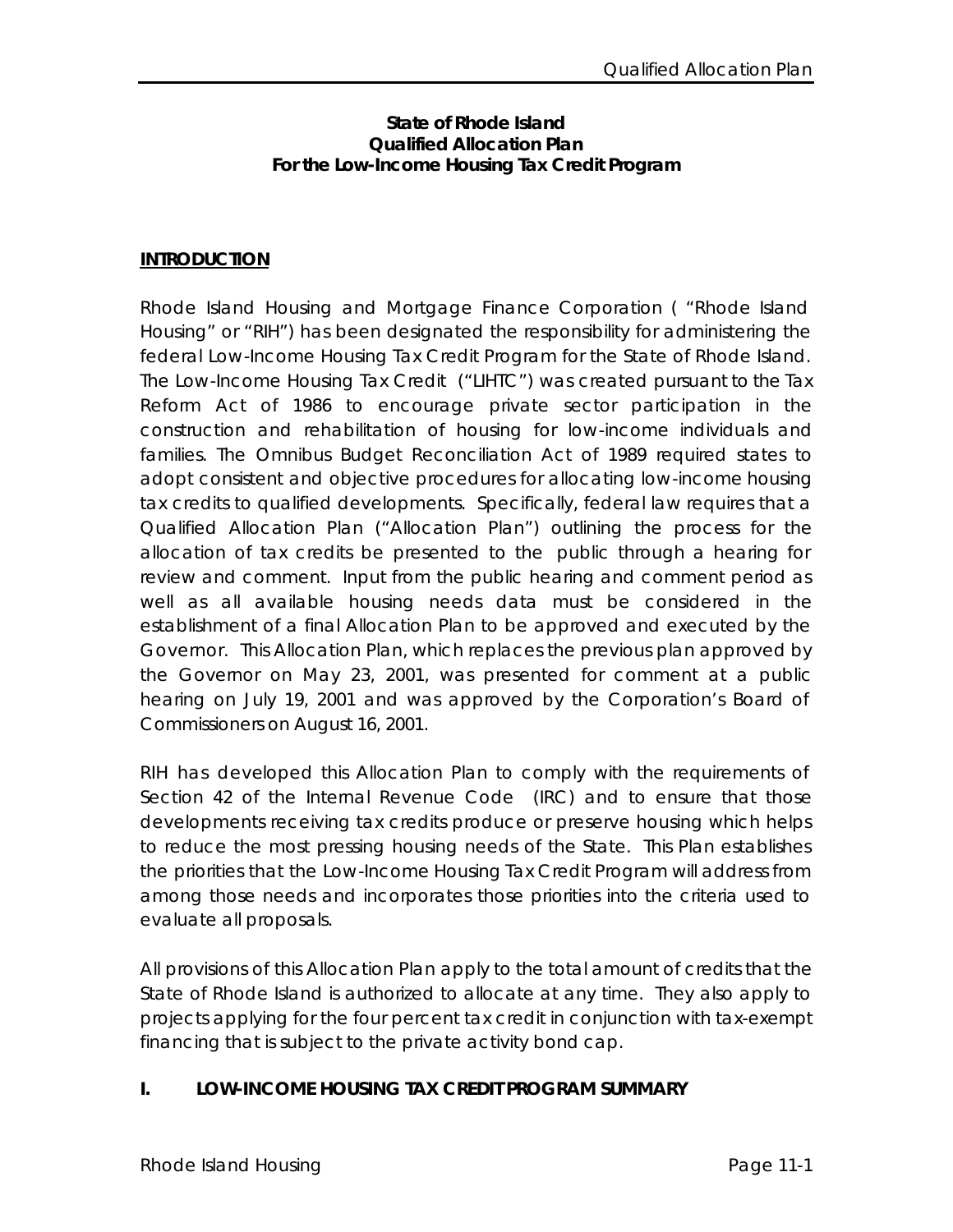## **A. Overview**

The Low-Income Housing Tax Credit Program was established as part of the Tax Reform Act of 1986 to provide an incentive to non-profit and for-profit developers to produce and maintain rental housing units for low-income individuals and families. The credit was originally authorized for calendar years 1987-1989 and has been extended or modified by Congress periodically since then. As part of the Omnibus Reconciliation Act of 1993, the Program was permanently extended effective July 1, 1992. The most recent changes to the program were enacted as part of the Consolidated Appropriation Act of 2000 and were effective as of January 1, 2001.

The low-income housing tax credit is advantageous to owners of qualified rental housing as the credit is economically more attractive than a tax deduction. The credit represents a direct dollar-for-dollar reduction in tax liability to be taken over a ten-year period. There are three types of credits available to developers of low-income rental housing. The first type of credit is a 9% (approximate) annual credit for the costs of new construction or substantial rehabilitation of an existing building without any federal subsidies. The second type of credit is a 4% (approximate) annual credit for the costs of new construction or substantial rehabilitation of an existing building with a federal subsidy. The third type of credit is a 4% (approximate) annual credit for the cost of acquiring an existing building that involves substantial rehabilitation. A specific project may qualify for one type of credit or for a combination of the 4% and 9% credits.

The rates of 4% and 9% are upper limits of available credit percentages which fluctuate based on market conditions. The actual tax credit rates ("Applicable Credit Percentages") applicable to any month are based on monthly prevailing interest rates that are calculated and published by the United States Treasury Department. The amount of the annual credit is calculated to yield a present value of either 30% (4% credit), or 70% (9% credit) of certain eligible costs.

For further information and detailed requirements relating to the different credit types and methods of calculating the credit, refer to Section 42 of the IRC.

# **B. Binding Credit Percentages**

Each project's Applicable Credit Percentage will be established based on published rates in effect in either (i) the month the project is placed-in-service;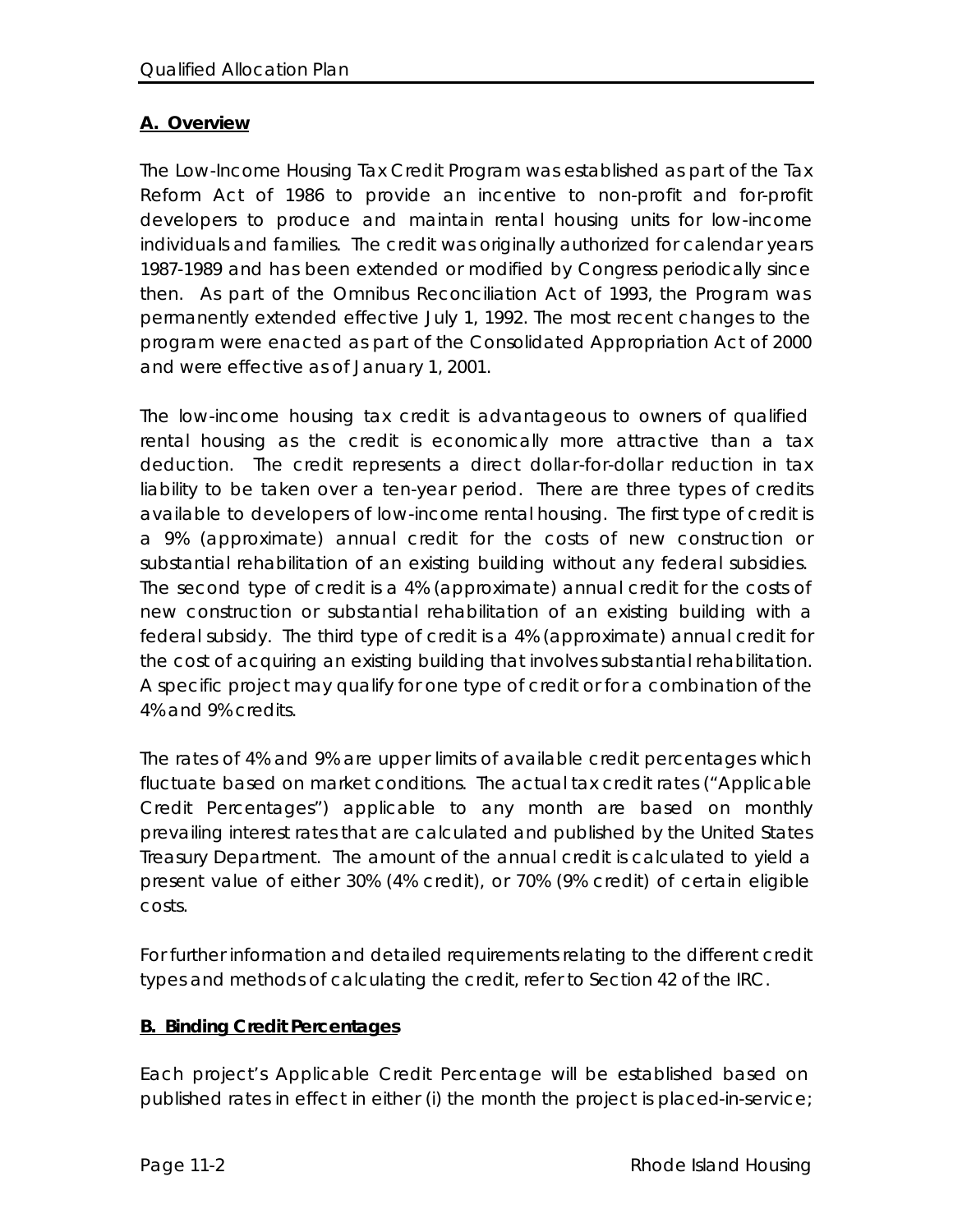(ii) the month in which a binding and irrevocable election to lock-in the Applicable Credit Percentage is made between the Owner and allocating agency or; (iii) at the time of issuance by RIH of a Carry-over Allocation Agreement.

This binding and irrevocable election will be made subsequent to a reservation of tax credits and generally before the carryover allocation agreement is signed. The Applicable Credit Percentage election will be made as part of a written binding agreement such as the tax credit reservation letter or the carryover allocation agreement. A selection of a monthly credit percentage will only be valid if the binding agreement is executed by the end of that specific month.

For developments utilizing tax exempt bond financing with 4% credit, the Applicable Credit Percentage can only be locked on two occasions—in the month in which the tax exempt bonds were issued or at the placed-in-service date. Due to the length of time between these two opportunity dates, developers should seek professional advice to mitigate some of the financial and market risk associated with this election.

For further information and detailed requirements relating to binding credit percentages, refer to Section 42 of the IRC.

## **C. Eligibility Requirements**

To receive an allocation of tax credits, whether from the State's allocated pool (9% credits) or through the use of tax-exempt bond financing (4% credits), a project must meet eligibility requirements under both the Allocation Plan and the IRC. While many of these requirements are briefly summarized below, applicants should note that the federal rules governing low-income housing tax credits are complex. All developers are advised to consult a qualified tax attorney and/or accountant to determine eligibility for the credit. In making this determination, qualified professionals are expected to be current and knowledgeable with all private letter rulings (PLRs) and technical assistance memoranda (TAMs) issues by the Internal Revenue Service which may provide insight to the Service's view regarding eligible basis determinations.

In allocating tax credits, Rhode Island Housing makes no representations to Owners or other parties regarding adherence to the IRC, Treasury Regulations or other laws or regulations governing low-income housing tax credits. Neither Rhode Island Housing nor its agents, representatives, Board Members, or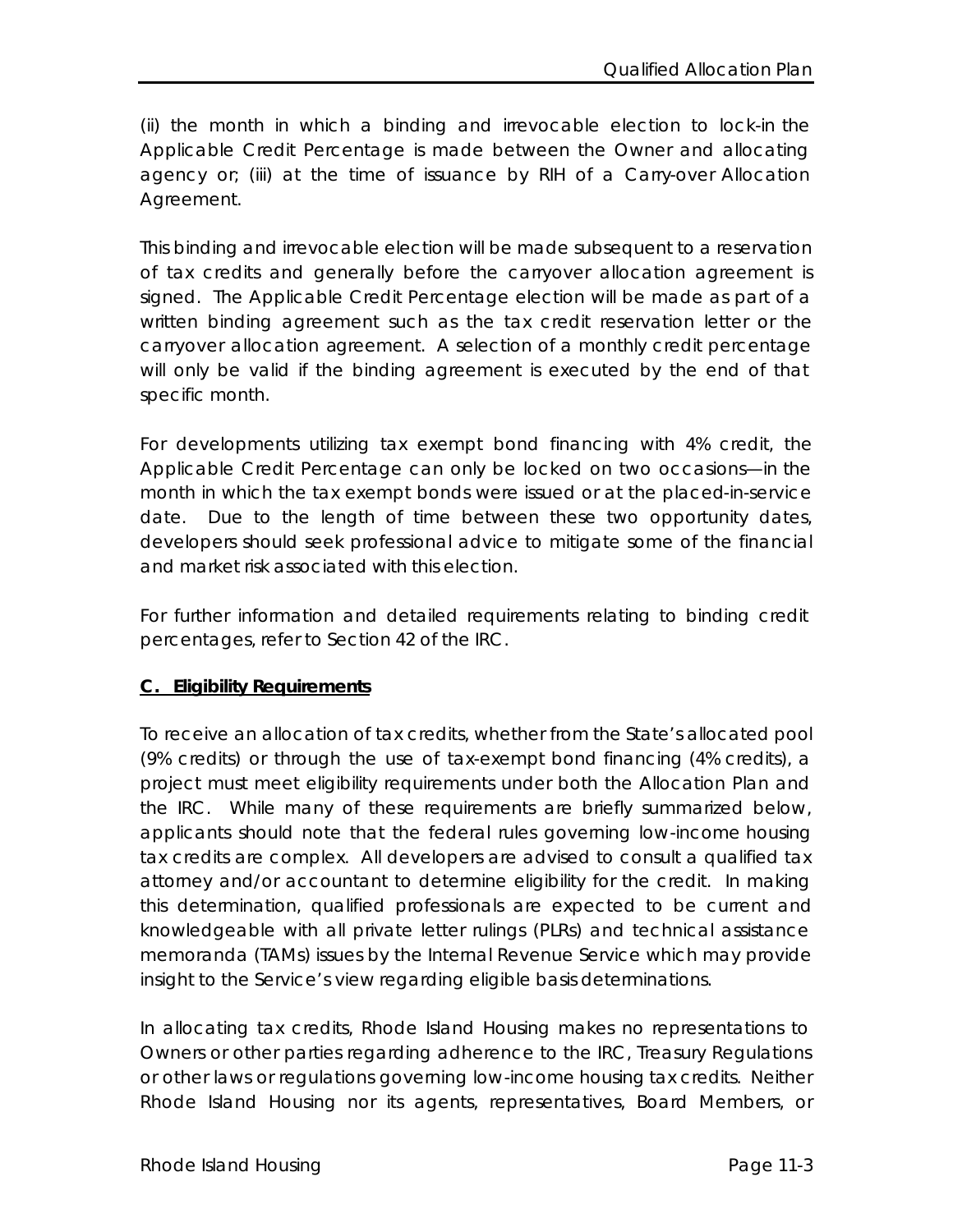employees shall be liable for any matters arising out of, or in relation to, the allocation of low-income housing tax credits.

## **1. Residential Rental Property**

In order for a project to qualify as a low-income housing project, it must be residential property. In general, the project must be: used other than on a transient basis; rented or available for rent on a continuous basis; available to members of the general public; and suitable for occupancy. Facilities providing continuous nursing, medical, or psychiatric care will not be considered residential rental units for tax credit purposes. Continual care, however, should not be confused with certain supportive services which can be provided, such as assuring that tenants obtain incidental care, as needed, by facilitating the making of medical appointments and by providing transportation to medical facilities, and by the provision of basic first-aid skills in case of emergencies.

## **2. Extended Use Period**

The project must be retained as affordable rental housing consistent with the provisions of Section 42 of the IRC, with the restrictions noted below, for a period of at least thirty years (referred to as the "lock-in period"). This use period runs from the first day of the initial fifteen-year compliance period and ends fifteen years after the close of the initial compliance period. In the event that the project is unable to meet it's compliance requirements, remedies may include a repayment of tax credit benefits to the Internal Revenue Service and/or a declaration of default.

## **3. Rent and Tenant Income Restriction**

The project must meet certain tenant income and rent restrictions:

Minimum Set-Aside Election:

(1) at least 20 percent of the rental units in the project must be rent restricted for and occupied by households with incomes no higher than 50 percent of the area median gross income ("AMGI"), adjusted for family size. ŗ

# **OR**

(2) at least 40 percent of the rental units must be rent restricted and occupied by households with incomes no higher than 60 percent of the AMGI, adjusted for family size.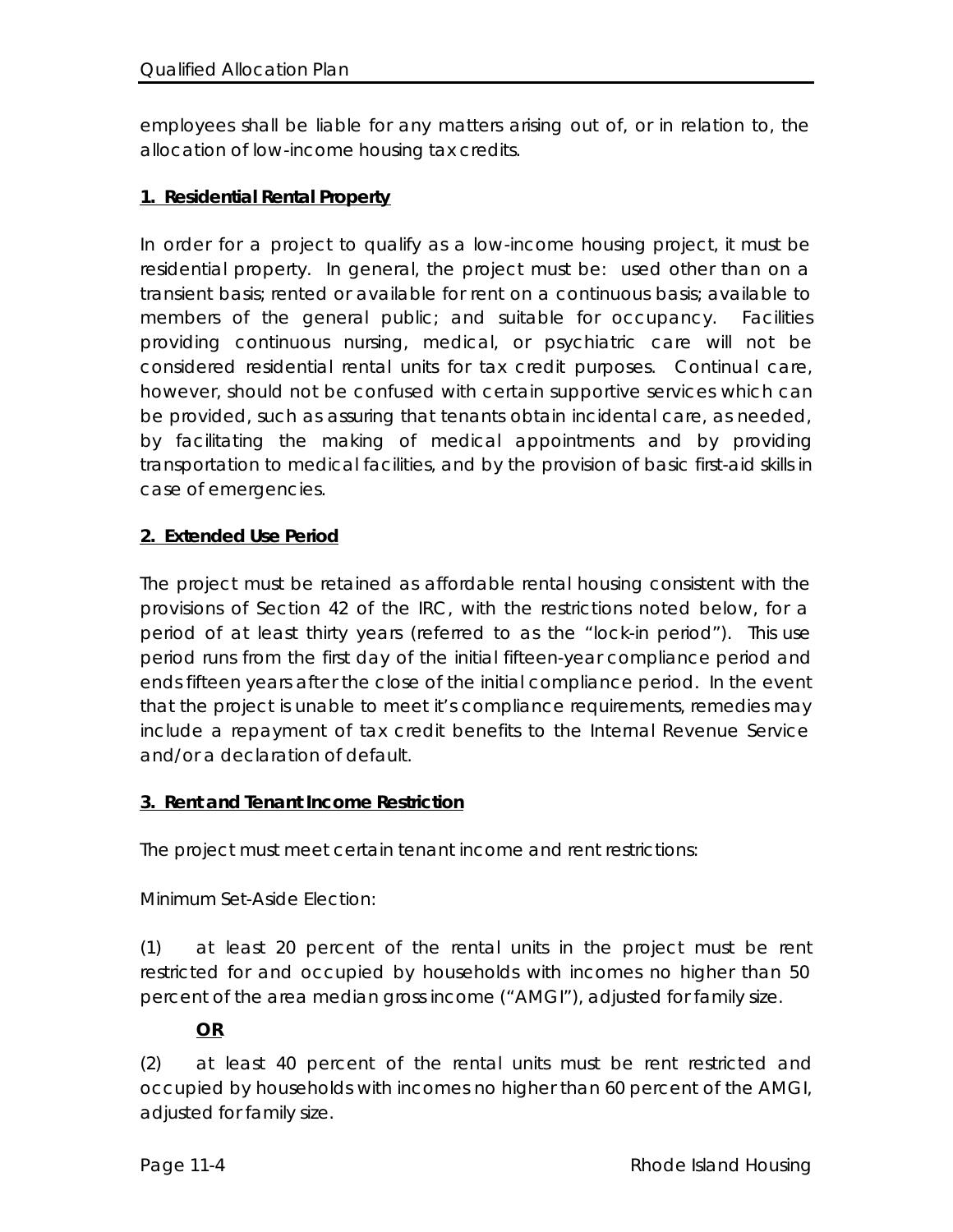Rent Restrictions:

The gross rent charged to a tenant (including utilities) cannot exceed 30% of the deemed income limit for a qualified low-income household at50% or 60% of AMGI adjusted for family size, assuming 1.5 persons per bedroom. A table of qualified rents is located in the Developers Handbook.

For more information on tenant income and rent restrictions, including rules for calculating rents, see section 42 of the IRC.

## **4. Least Amount of Tax Credit Necessary for Project Feasibility**

Section 42 of the IRC states that the amount of credit allocated to a building or project may not exceed the amount that the State Credit Agency considers necessary for the financial feasibility of the project and its continued viability as a qualified low-income housing project throughout the credit period. In making this determination we will consider the percentage of the tax credit applied directly to construction and acquisition costs rather than intermediary fees.

As Rhode Island's State Credit Agency, RIH must evaluate the amount of the credit at three specific times: (1) at the time of application, (2) at the time of reservation, and (3) at the time the building is placed-in-service and an Internal Revenue Service ("IRS") Form 8609 is issued. The evaluation will consider the proposal's distribution of the tax benefits between direct development costs, soft costs, fees, operating reserves and other costs and evaluate the need for tax credits to fill the gap after other financing sources and subsidies have been taken into account. Sponsors will be required to certify the source and value of other subsidies and funding for the proposal.

## **5. Minimum Property Standards**

The tax credits are not available to properties in violation of state or local health or building codes or regulations. Corrections necessary to repair code violations must be specified in a rehabilitation work plan. The developer will be required to provide certification or to demonstrate to Rhode Island Housing that code violations have been corrected prior to receiving an allocation of the tax credit. Compliance with health, safety and building codes is an ongoing obligation; non-compliance may result in penalties and/or recapture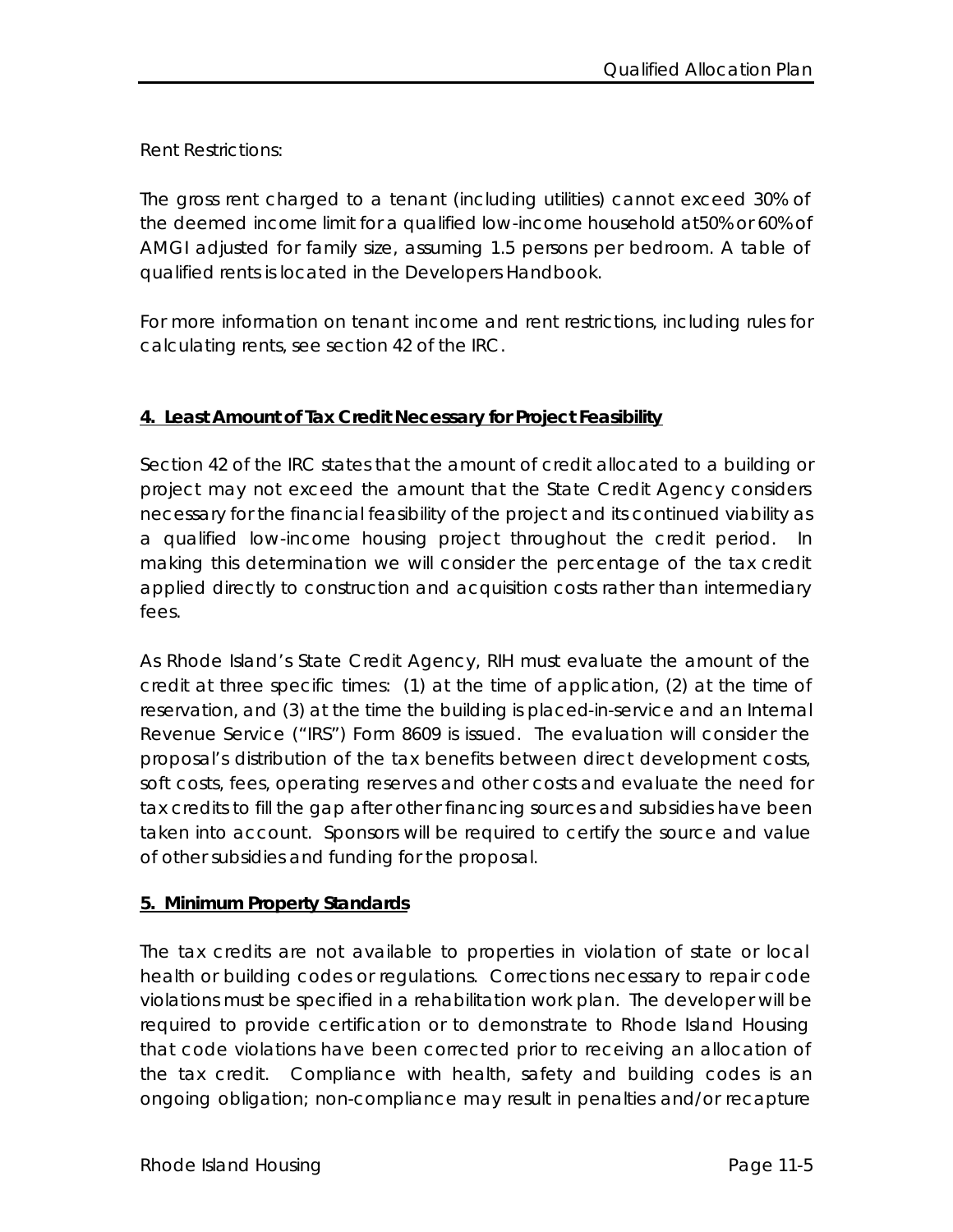of credit.

## **6. Placed-In-Service Requirements**

Rhode Island Housing will allocate credits only to projects which can be reasonably expected to become eligible for the credits in the year in which the developer is to be awarded tax credits. This means that projects must either be able to be placed-in-service in that year or have incurred more than ten percent of their reasonably anticipated project basis by the later of six months after reservation or year-end. Placed-in-service generally refers to the issuance of the first Certificate of Occupancy for each building in the project.

## **7. Minimum Rehabilitation Requirements**

Federal Tax Code requires that tax credit projects involve minimum rehabilitation expenditures. For a building to be substantially rehabilitated, the expenditures during any 24-month period must be at least the greater of: (a) ten percent of the depreciable basis of the building determined as of the first day of the 24-month period; or, (b) an average of \$3,000 per low income unit. Exceptions may apply for properties acquired from government entities and "expiring use" properties.

## **8. Ten Year Placed In Service Restriction**

In general, to be eligible for the acquisition credit, projects may not have been placed in service within the last ten years. Generally, a transfer of the building results in a new placed-in-service date if, on the date of the transfer, the building is occupied or ready for occupancy. Exceptions may apply to certain property transfers and expiring use properties. In cases involving the purchase of a tax credit development that previously utilized low income housing tax credits for acquisition, IRS officials have indicated that the property may not be eligible for acquisition credit due to the second purchase until the completion of the initial 15-year compliance period. Consult with a tax specialist for questions of specific project eligibility.

# **9. Community Service Facilities**

The portion of a residential building used as a community service facility may be eligible for use of the low income housing tax credit. A community service facility is a facility designed to primarily serve individuals whose income is 60 percent or less of area median income. No more than 10% of the total basis of the building may come from the community service facility portion of the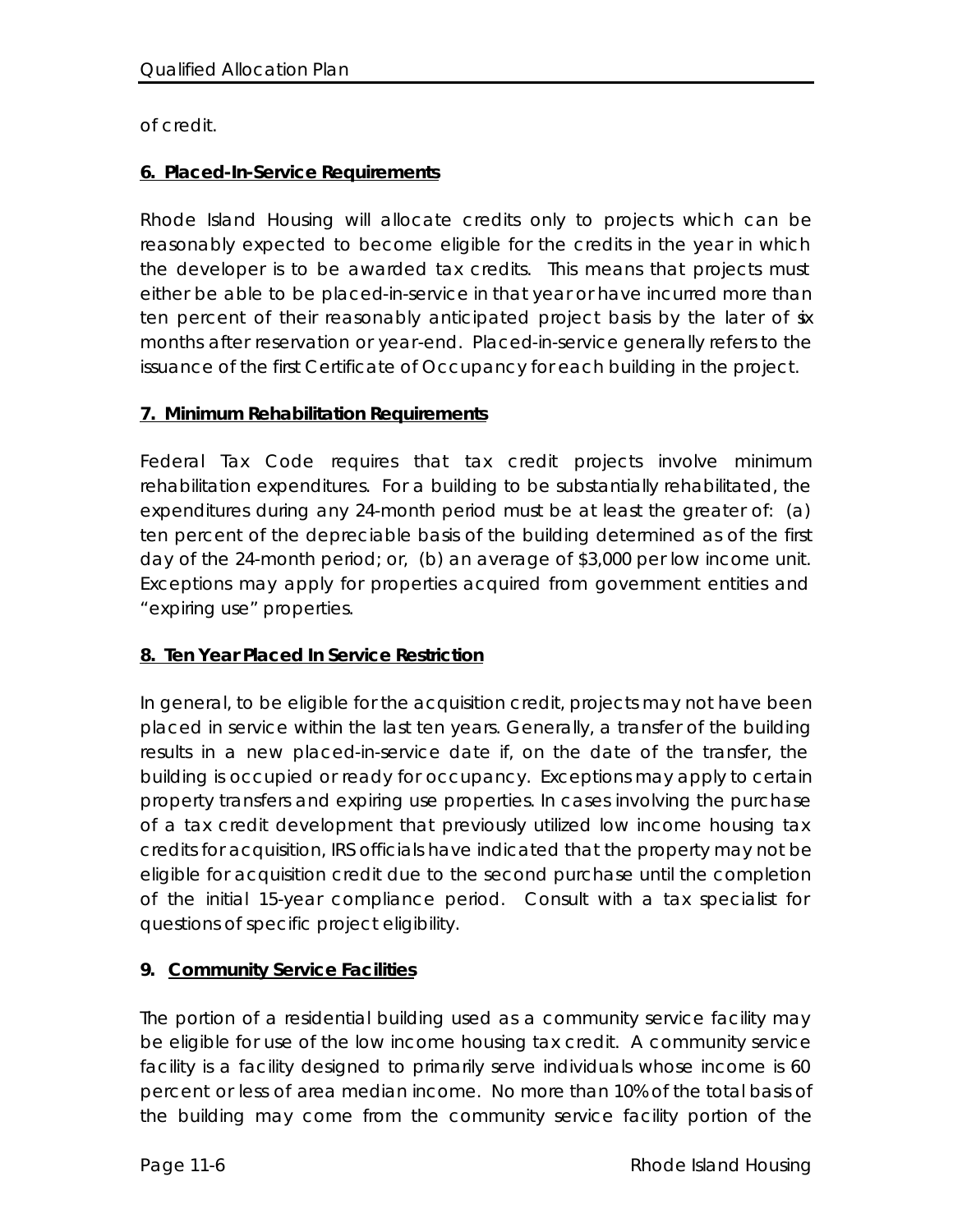building.

## **10. Market Study**

A comprehensive market study that provides an analysis of the market area, including the depth and breadth of the market, comparable properties and rates, comparable operating expenses, market absorption rates as well as a study of the needs of the prospective population, is needed. This study will be completed by a disinterested party approved by the allocating agency and at the developer's expense.

## **11. Native American Housing Assistance**

Assistance provided under the Native American Housing Assistance and Self-Determination Act of 1996 (NAHASDA) will not be taken into account in determining whether a building is federally subsidized for purposes of the low income housing credit. Therefore, such buildings will qualify for 9% credit as deeper targeting consistent rules consistent with the special targeting for HOME-financed projects are followed (i.e. 40 percent of the units at 50 percent of area median income).

# **D. HUD Qualified Census Tracts/Difficult-To-Develop Areas**

Projects located in the United States Department of Housing and Urban Development's ("HUD") designated qualified census tracts or difficult-todevelop areas may be eligible for additional tax credits.

Qualified census tracts (QCT) are defined by HUD's Office of the Secretary as any census tract (or equivalent geographic area by the Bureau of the Census) in which at least 50% of the households have incomes of less than 60% of the AMGI **or** census tracts which have a poverty rate of 25 percent or better. Until HUD publishes a list of new QCTs, the most recent list of QCTs designated by HUD remains in effect. The latest designation of the qualified census tracts was published in 60 Federal Register 21246. There will be a re-designation of those tracts following the availability of the year 2000 census data.

A difficult-to-develop area is defined as any area designated by the Secretary of HUD as an area that has high construction, land, and utility costs relative to the AMGI. For further information on limitations on these designations, refer to Federal Register 97 54732 volume 62, No. 203. The additional credits available to projects falling within the definitions of either or both of these categories are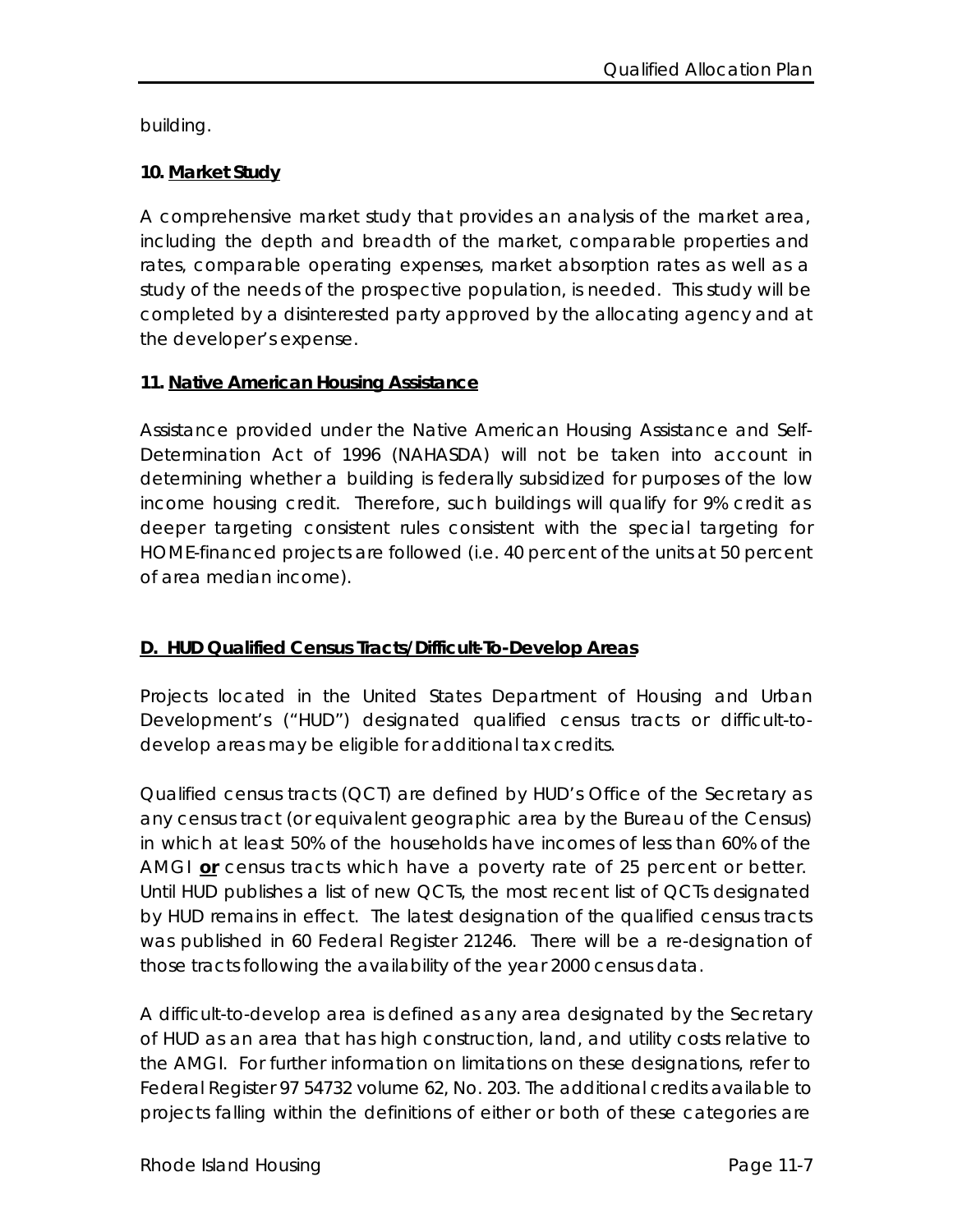derived by increasing the project's eligible basis for the new construction or substantial rehabilitation portion of the project by up to 30%. The actual increase in basis is determined at the discretion of the allocating agency pursuant to its analysis of the maximum amount of subsidy necessary to complete the project. The 30% increase is not available for the costs associated with the acquisition portion of any project.

## **E. HUD Subsidy Layering Guidelines**

All projects submitted to Rhode Island Housing that anticipate receiving lowincome housing tax credits and any form of HUD housing assistance will be subject to the subsidy layering review guidelines of Section 911 of the Housing and Community Development Act of 1992. These requirements are designed to ensure that participants in affordable multi-family housing developments do not receive excessive compensation by combining various HUD housing assistance with assistance from other federal, state, or local agencies. The guideline standards are divided into three categories: Builder's Profit, Developer's Fee, and Syndication Expenses. HUD has established safe harbor and ceiling standards for each of these categories. Housing credit agencies may perform the subsidy layering review function provided the agency certifies to HUD that it will properly apply the guidelines, which HUD establishes. Rhode Island Housing has made this certification to HUD and has assumed these responsibilities.

In accordance with Section 911 of the Housing and Community Development Act of 1992 and the Published Guidelines for Subsidy Layering, the following standards will be applied to all developments subject to subsidy layering:

Builder's Profit - for developments subject to subsidy layering, up to 6 percent of construction costs will be allowed for builder's profit, 2 percent of construction costs for builder's overhead, and 6 percent of construction costs for general requirements.

Developer Fees - The safe harbor for developer's fees is 10 percent, including developer overhead, of the total development cost of the project not including developer fee and operating reserve. Rhode Island Housing may approve exceptions to the safe harbor standard and allow developer's fees of up to 15 percent of the total development cost of a project.

Syndication Expenses - The safe harbor limits for syndication expenses, excluding bridge loan costs, are (a) 10 percent of gross syndication proceeds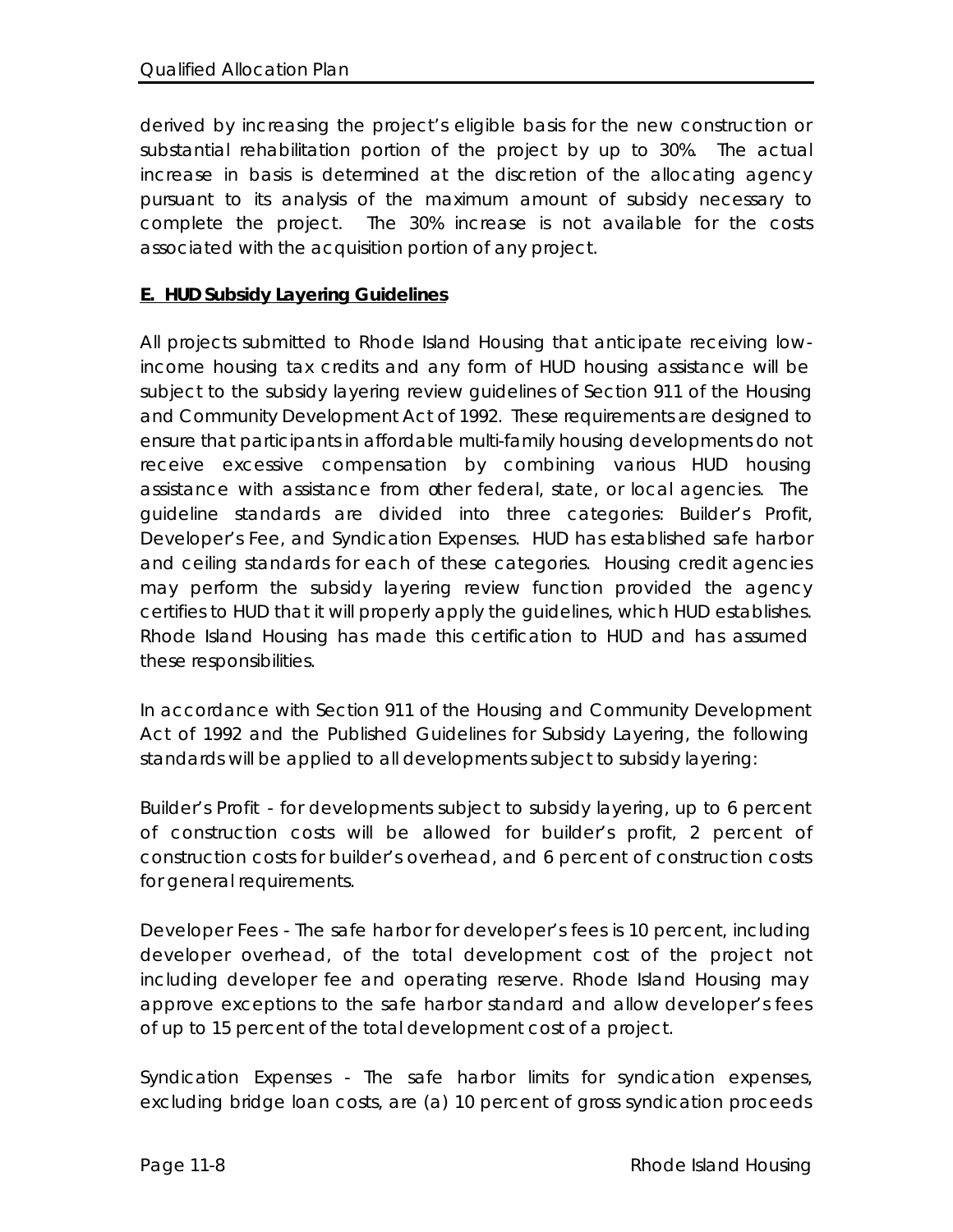for private offerings and (b) 15 percent of gross syndication proceeds for public offerings. Rhode Island Housing may approve exceptions to these percentages allowing up to 15 percent of gross syndication proceeds for private offerings and up to 24 percent of gross syndication proceeds for public offerings.

Applicable Market Rate - For each development, Rhode Island Housing will establish an applicable market rate for equity. This market rate will be used to determine the net syndication proceeds at the project's placed in service date. The rate will be based upon the development's market value, comparable syndications, and/or Rhode Island Housing's estimation of market trends.

#### **F. Single Room Occupancy Units**

Federal law requires that a low-income unit may not be used on a transient basis. In general, tax regulations require a minimum of a six month lease. However, an exception may apply for single room occupancy units, that are rented on a month-to-month basis or for longer periods.

#### **G. Housing For the Homeless**

The tax credit has become a substantial resource for transitional housing for the homeless. The portion of a building used to provide supportive services may be included in the qualified basis. Transitional housing for the homeless must contain sleeping accommodations and kitchen and bathroom facilities and be located in a building used exclusively to facilitate the transition of homeless individuals to independent living within 24 months.

#### **H. Handicapped Accessibility**

Tax credit projects must be in compliance with all applicable federal and state statutes and regulations in regard to the operation of adaptable and accessible housing for the handicapped.

## **I. Affirmative Action/Equal Employment Opportunity**

RIH maintains a strong commitment to affirmative action and EEO by establishing minimum workforce utilization goals for Minority Business Enterprises and/or Women Business Enterprises ("MBE/WBE"), and monitoring construction projects for compliance with these goals. All developments receiving funding under the Rental Production Program are required to maintain goals to (a)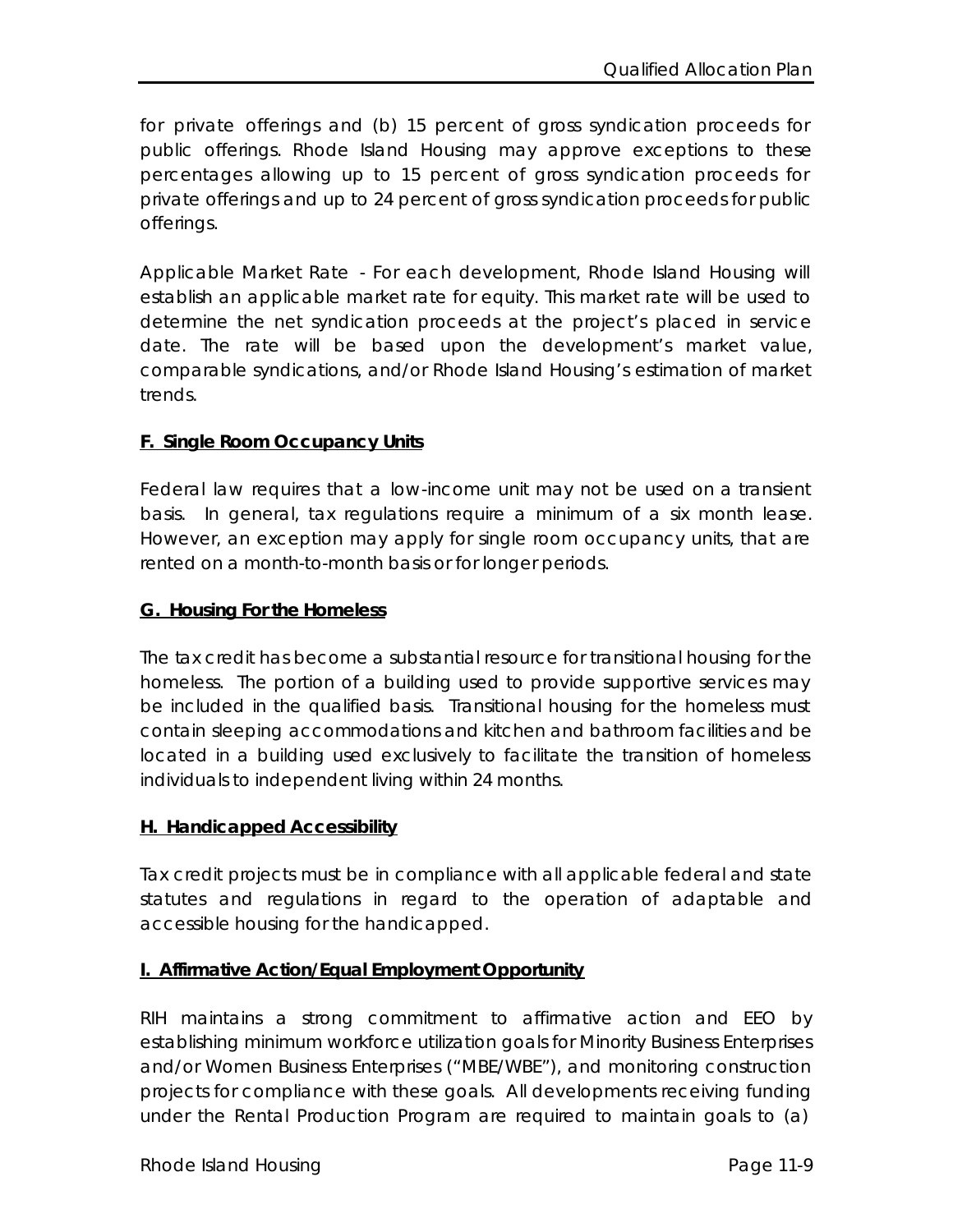award at least 10% of the total construction contract dollar amount to minority and female owned businesses, and (b) ensure that at least 10% of labor hours for all trades are performed by minorities and/or women. Developers are encouraged to exceed the minimum goals set by RIH. Note that only those businesses included in the Rhode Island Department of Administration's Directory of Certified Minority and Women Business Enterprises will be recognized in measuring the minority and women business and workforce utilization goals. Further note that for purposes of measuring these goals, Rhode Island Housing does not include persons of Portuguese descent as a recognized minority.

All sponsors receiving an allocation of credits from Rhode Island Housing will be required to enter into an Affirmative Action Agreement detailing specific affirmative action goals and definitive, aggressive strategies and action steps to ensure that such goals are achieved.

## **J. Industry Recommended Standards**

In the evaluation and underwriting of housing development proposals, Rhode Island Housing will be applying industry recommended standards developed by the National Council of State Housing Agencies (NCSHA). These NCSHA recommended standards are incorporated into in the Rhode Island Housing Developers handbook.

## **II. RHODE ISLAND ANNUAL TAX CREDIT ALLOCATION POOL**

Each state is awarded a limited amount of tax credits annually. Rhode Island will receive the greater of \$1.75 per capita or \$2 million. Beginning in 2003, the per capita amount of \$1.75 will be indexed for inflation. The pool of tax credits may be greater in any year if unused credits are carried forward or if previously allocated credits are returned or rescinded.

 If Rhode Island allocates all of its annual per capita credits as well as its tax credits from prior years by the end of any calendar year, the State will qualify for credits from the National Pool. The National Pool is composed of all states' unallocated annual tax credit ceiling, returned or carried forward credits.

# **III. NEEDS ASSESSMENT AND ALLOCATION PRIORITIES**

The Tax Act requires that RIH establish a plan which sets forth the selection criteria which will be considered in allocating tax credits in Rhode Island. The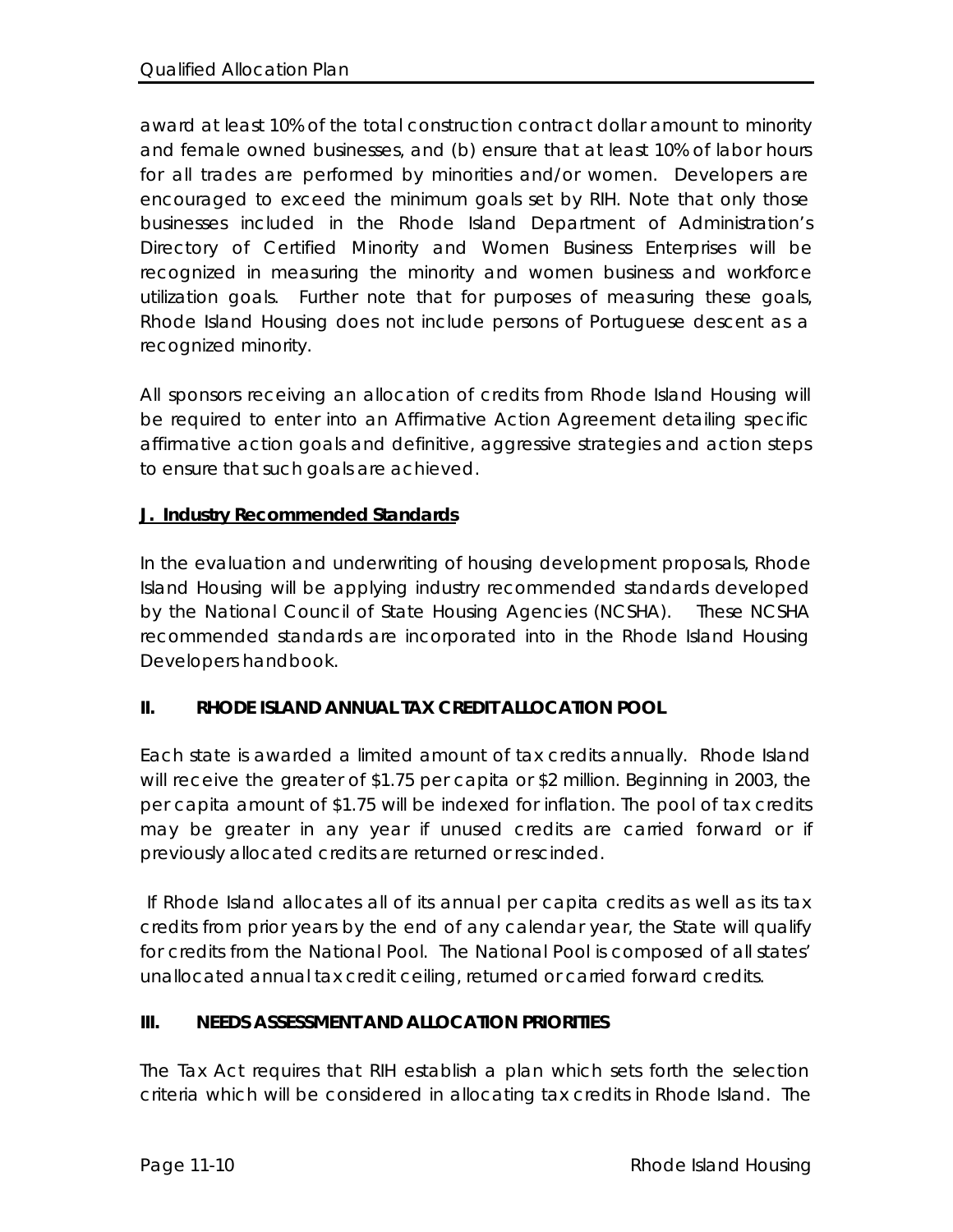allocation plan must include certain statutorily-mandated selection criteria, and also encourages criteria that are appropriate to meet local housing needs in Rhode Island.

#### **A. Federal Criteria**

The Tax Act requires that preference for an allocation of credits must be given to developments serving the lowest income tenants, developments which commit to the longest period of affordability, and developments located in a QCT which will contribute to a concerted community revitalization plan.

In addition, the following factors must be included in the allocation plan:

- Project location
- Housing needs characteristics
- Development characteristics
- Sponsor characteristics
- Projects intended for eventual tenant ownership
- Tenant populations of individuals with children
- Tenant populations with special housing needs; and
- Public housing waiting lists

#### **B. Local Criteria**

RIH has developed the State of Rhode Island's Consolidated Plan. The planning process included an assessment of the State's housing needs. The following needs were identified through the process:

A shortage of decent, safe and sanitary rental units. Growth in the number of units has lagged considerably behind household growth, and much of the State suffers from a continually aging housing stock, a significant portion of which is characterized by severe or moderate physical problems such as leadbased paint hazards.

A dramatic increase in the need for rental housing for certain rapidly growing renter household types, particularly single-parent households and households of unrelated individuals.

A need for large family units capable of supporting households currently residing in overcrowded conditions.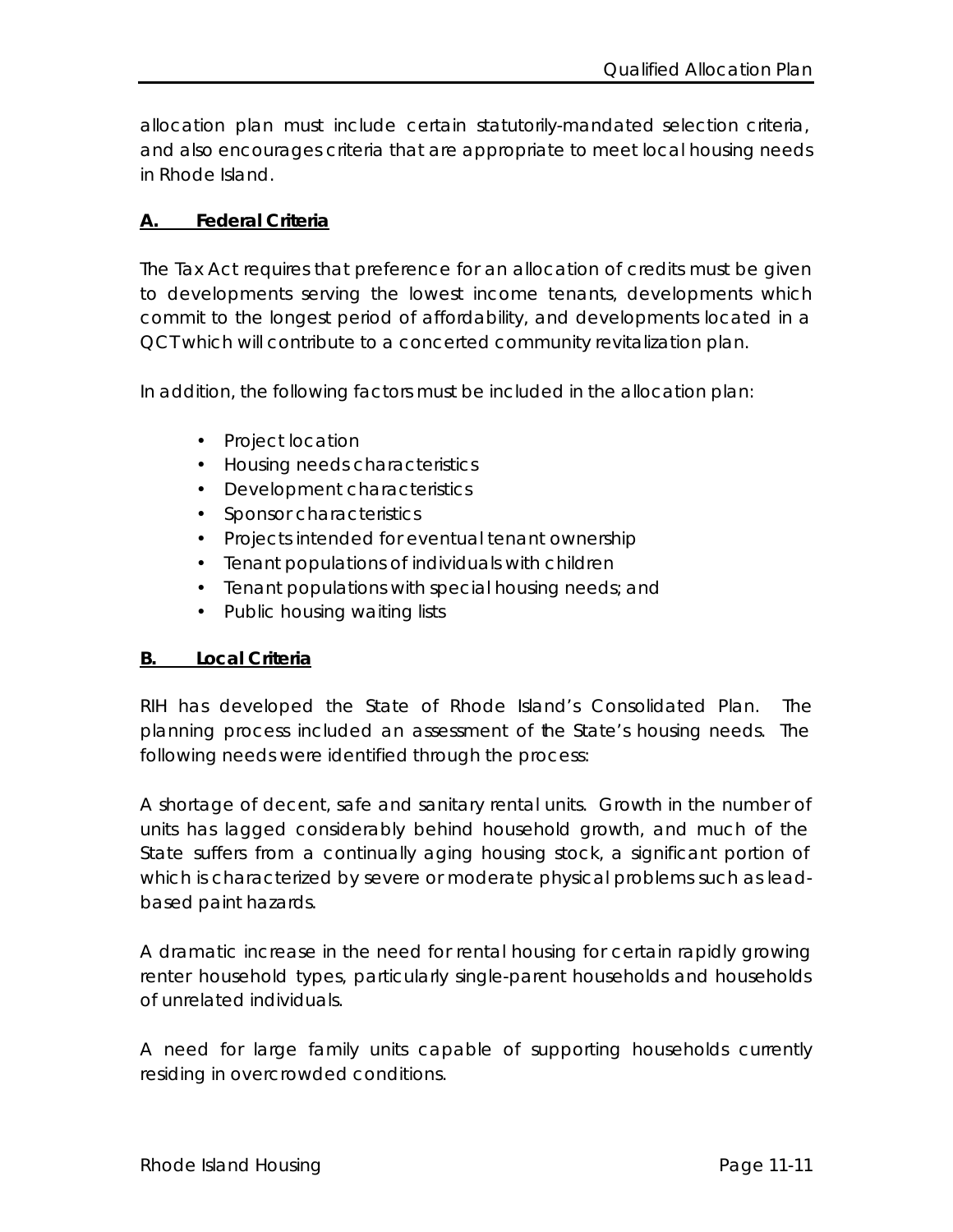A need to address the housing affordability gap. For 40% of the population, incomes have lagged behind rent increases and home purchase prices, resulting in high "rent burdens" (the percentage of income needed to cover the cost of rent).

The need for adequate and appropriate housing with supportive services for the very poor, primarily single-parent households and for members of special needs populations, including the physically disabled; persons with mental illness; persons fleeing domestic violence; veterans; persons with chemical dependencies; and the frail elderly.

The need to provide transitional and permanent housing for those currently homeless. Although total homeless client intake at Rhode Island shelters has decreased over the past four years, lengths of stay have increased and emergency shelter providers report having to turn away more clients during recent years.

The need to preserve affordable rental housing threatened by expiring federal subsidies or eligibility for prepaying subsidized mortgages.

The need for a concentration of resources to combine affordable housing and community development and stimulate a reversal of disinvestment in Rhode Island's urban areas.

The need to assist many rural communities which have little or no affordable housing to meet the 10 percent threshold of the Low and Moderate Income Housing Act.

# **IV. APPLICATION PROCESS, RANKING METHOD, & REVIEW CRITERIA**

**A. Financing with 9% Credit:** Tax credit allocation requests will be processed in accordance with RIH's Rental Housing Production Program Request for Proposals ("RFP").

Rhode Island Housing may hold up to three competitive funding rounds. Funding rounds will be announced by RIH via Program Bulletin and/or issuance of RFPs, and by advertisement in local print media. RIH may adjust the number or timing of funding rounds if required by the passage of federal legislation or adoption of IRS rules and regulations, to accommodate variations in demand for or supply of the credit, or for other compelling circumstances. Rhode Island Housing reserves the right to create an official low income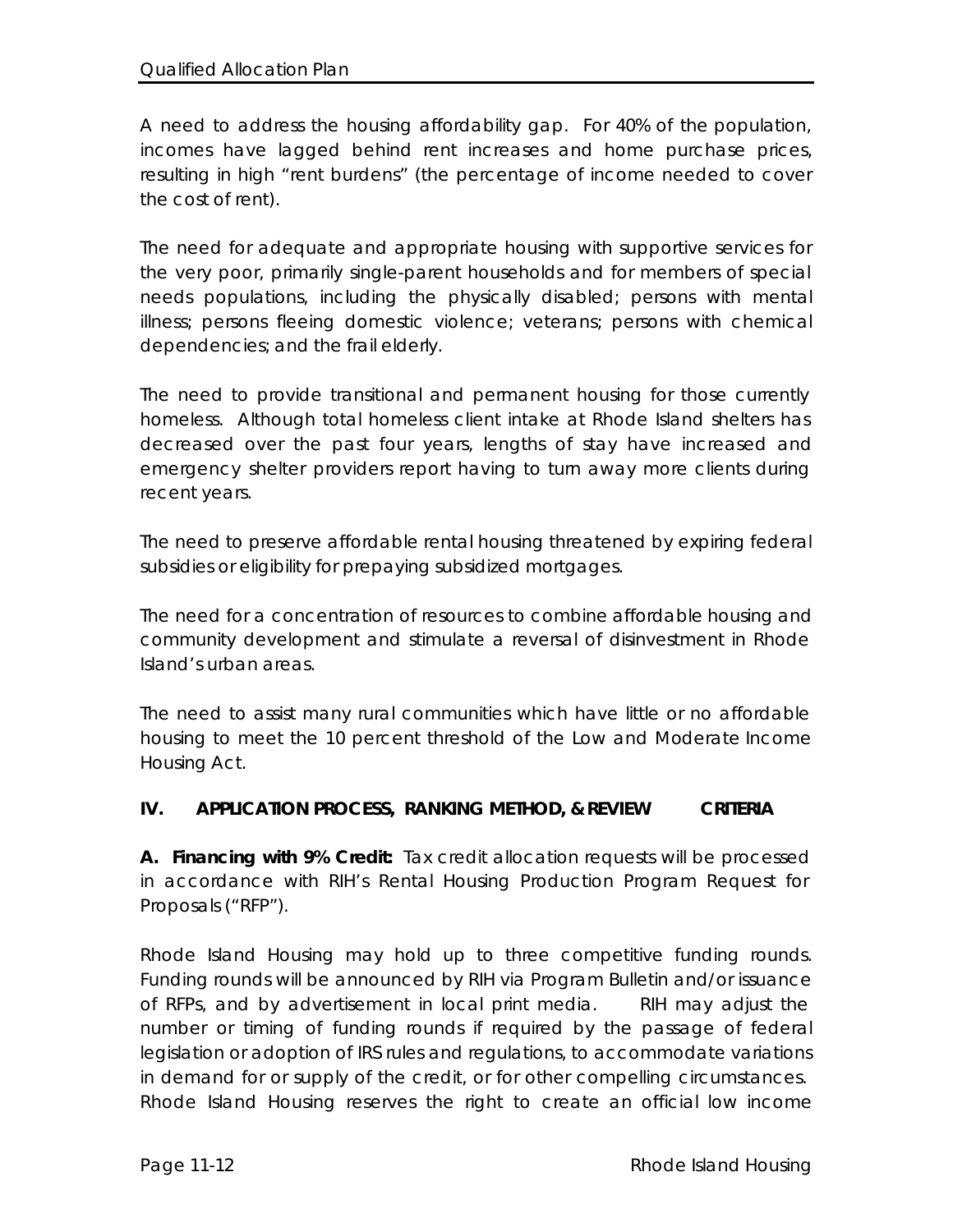housing tax credit waiting list for proposals which demonstrate considerable merit but for which allocable credit is not available.

During the review period, staff will determine the need for the credit and the financial feasibility of the proposals ; however, this determination cannot be considered a warranty by RIH of the feasibility or viability of any proposal. RIH reserves the right to rescind reservations of tax credits for projects in the event that RIH determines that the project is unfeasible as proposed or that a change in circumstances has materially altered the proposal as submitted and approved. Any such rescissions shall be in writing and provided to the applicant.

The anticipated schedule for RIH's Rental Housing Production Program Request for Proposalsis as follows:

#### First Funding Round

RFP issuance.................................On or about the first business day in August.

Proposals submission deadline.............The First Friday in October

Reservation decisions rendered by RIH's Board of Commissioners.………… At the RIH November or December Board Meeting

## Second Funding Round (if needed)

RFP issuance……………On or about the first business day in December

Proposal submission deadline….. The first Friday in February

Reservation decisions rendered by RIH's Board of Commissioners.…………………....At the March or April RIH Board Meeting

Third Funding Round (if needed)…………Dates to be established by Program Bulletin and/or RFP.

Second and Third funding rounds will be held if necessary to allocate remaining credit or returned credit. RIH reserves the right to limit competition in subsequent competitive funding rounds to proposals which were submitted in the first and/or second competitive funding round.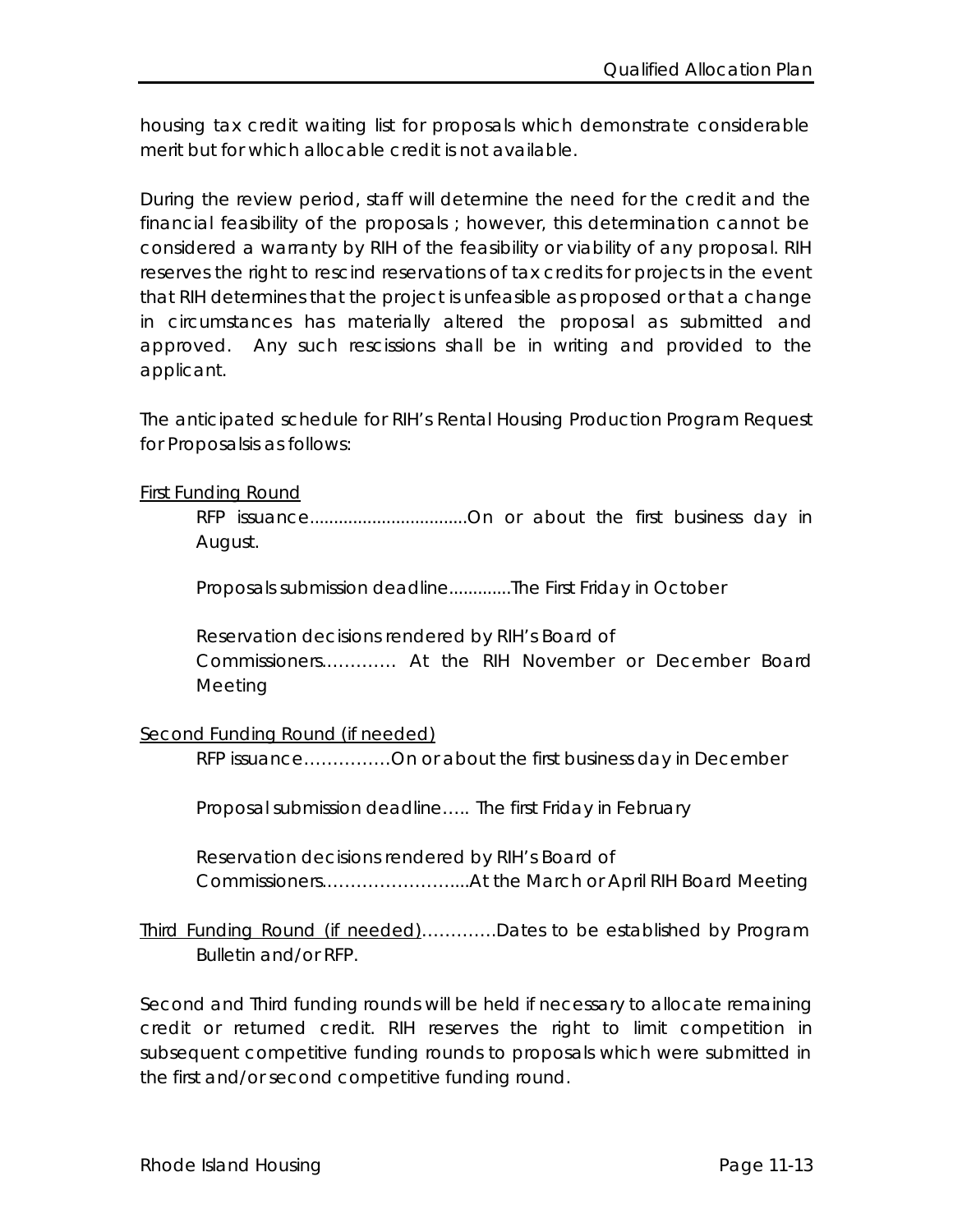Note that tax credit applications submitted under the Rental Housing Production Program's Request for Proposals may reflect a wide variety of funding packages. These packages may include tax credits coupled with Rhode Island Housing resources, private financing, and loans/grants made by the Federal Home Loan Bank through its Affordable Housing Program, USDA Rural Housing Service ("USDA RHS") financing, etc.

RIH reserves the right to hold back available credit to award outside the context of competitive funding rounds to projects which were previously awarded credits and which either have (a) returned their previously awarded credits to RIH for use by other developments pursuant to an agreement with RIH or which (b) qualify for and can demonstrate a need for additional credits to meet project feasibility requirements. Rhode Island Housing reserves the right to award any additional credits received during any year to qualified projects that were previously placed on a waiting list in prior rounds. RIH may consider making a reservation of tax credits for qualified application(s) received outside the context of the first or subsequent funding rounds if tax credits are available from the previous year.. In such event, a general priority will be given to projects which best demonstrate readiness to proceed, and/or projects which have previously received credit awards from RIH.

**B. Tax-Exempt Financings with 4% Credit:** While proposals utilizing tax-exempt bond financing with 4% credit will not be required to participate in a competitive funding process, all development proposals will be obligated to meet the requirements of the Qualified Allocation Plan and Developers Handbook. These requirements include, but are not limited to, satisfactory underwriting review by Rhode Island Housing; restrictions on general requirements, builder's overhead and profit, legal fees, and management fees; basic design and construction standards; and the payment of underwriting, compliance monitoring, and tax credit allocation fees.

**C. Project Selection Process:** RIH's selection process for allocating tax credits is designed to select proposals which address the State's housing needs priorities identified above as well as the federal criteria included in the Tax Code. Proposals will be subject to a comparative evaluation process based on the review criteria stated below. An aggregate assessment ranking will determine the order in which proposals will be funded based on available resources.

In the comparative review process, each proposal will be evaluated against other proposals in the competitive funding round for each review criteria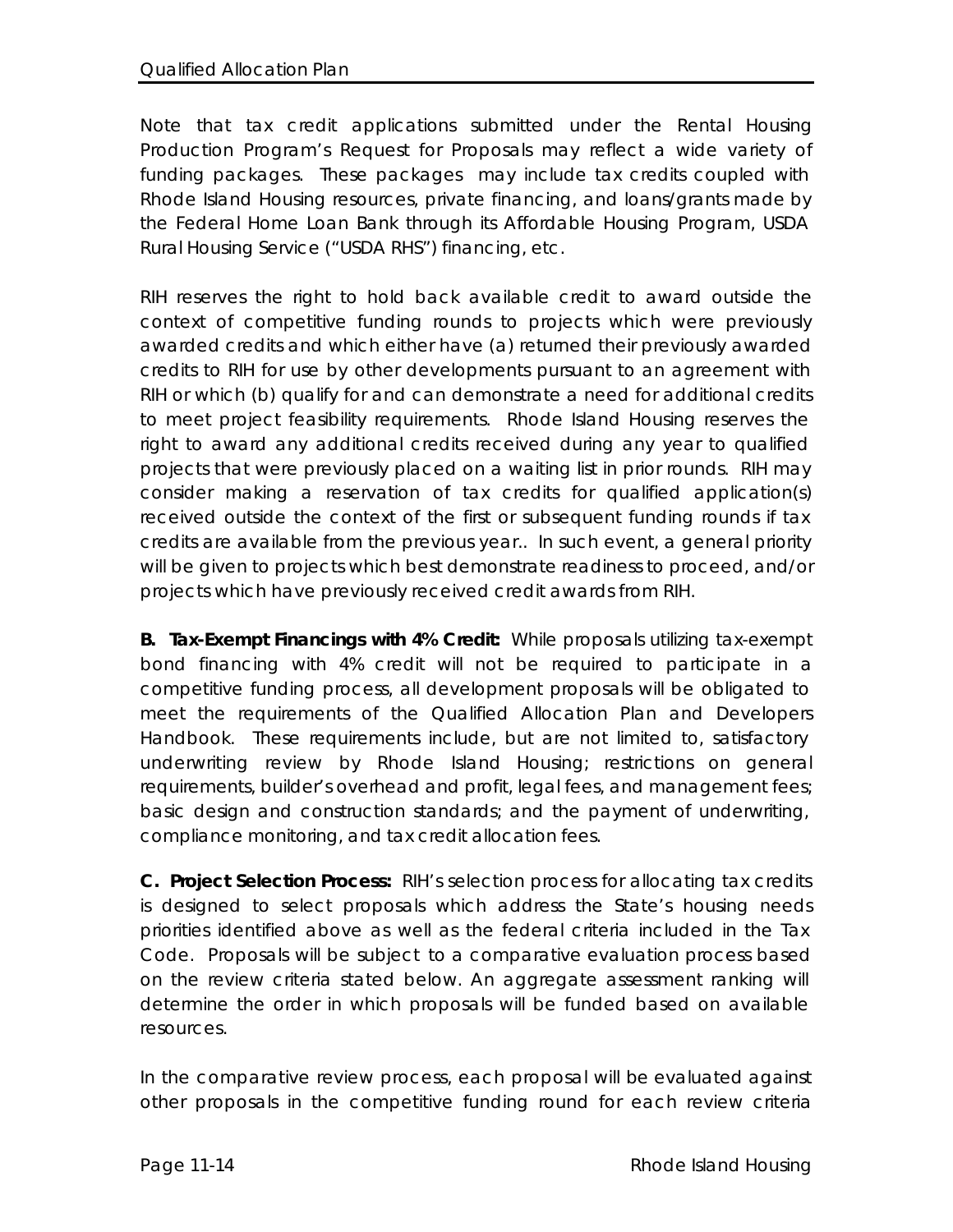category. An aggregate assessment will be made to consider all aspects of the development proposal and numerical rankings will be made to determine the order of project selection and funding. Factors considered in determining the aggregate assessment ranking include, but are not limited to, the comparative review rankings, demonstrated need, local community needs and priorities, total development cost, industry recommended standards, leveraging outside resources, long-term feasibility, application quality, program compliance and the goals of Rhode Island Housing.

Aggregate assessment rankings in no way guarantee an award of tax credits to a particular development. During proposal review and throughout the tax credit allocation process, Rhode Island Housing will utilize its sound and reasonable judgment and it will exercise its discretion consistent with sensible and fair business practices. Rhode Island Housing reserves the right not to reserve tax credits to any applicant or project, regardless of the proposal's aggregate assessment ranking, if it determines, in its sole and absolute discretion, that 1) a reservation for any applicant or project does not further the purposes and goals are set forth in this plan; 2) available resources are not sufficient to fulfill a tax credit request; 3) there exists an over-concentration of projects in a specific geographic location; or 4) there exists an overconcentration of specific production types (e.g. new production, assisted living, preservation or capital upgrades). In addition, Rhode Island Housing reserves the right to adjust aggregate assessment rankings or rescind a reservation of tax credits if there is a material change in the project which adversely affects the achievement of stated goals and/or diminishes the proposal's ability to address documented housing needs.

If Rhode Island Housing allocates low income housing tax credits outside of the priorities and selection criteria set forth in this Allocation Plan, we will provide a written explanation of our decision to the general public.

**D. Tax Credit Review Criteria:** The tax credit allocation review criteria fall into two categories: Threshold Criteria and Comparative Criteria. Generally, only proposals which satisfy the Threshold Criteria will be considered under the Comparative Criteria.

## **1. Threshold Criteria**

**a) Site control:** All sponsors must demonstrate site control in the form of a deed, current option, purchase and sales agreement, designation from a public authority, or a sound, feasible plan for control within Rhode Island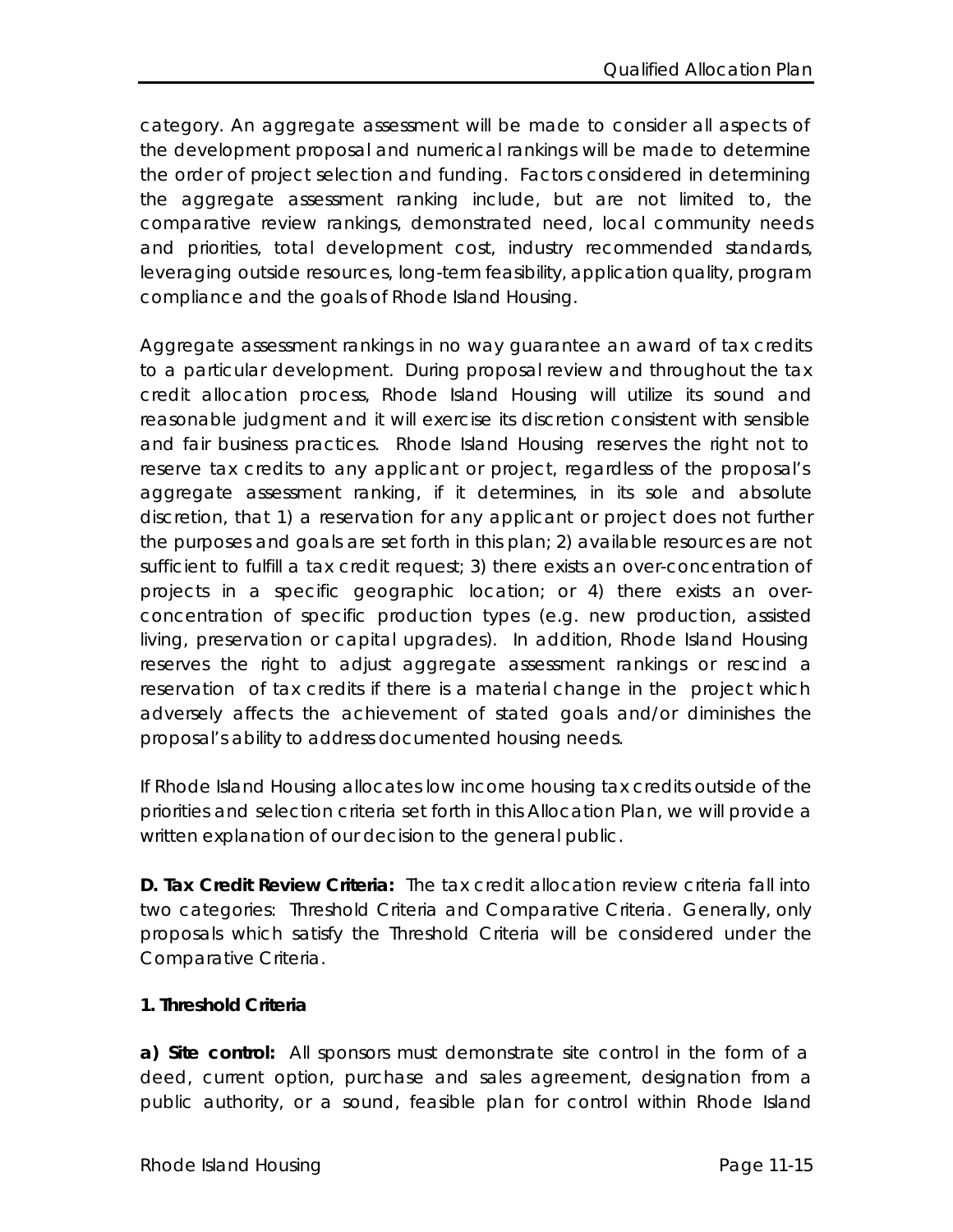Housing's funding period.

**b) Readiness to Proceed:** All sponsors must demonstrate readiness to proceed. Such judgments will be made on the basis of evidence of the sponsor's ability to incur more than ten percent of the project's reasonably anticipated eligible basis by the later of six months after reservation or December 31 of the year in which the LIHTCs are allocated; availability or ability to secure in a timely manner all financing commitments required to achieve project feasibility; and likelihood of expeditiously moving the project to construction (based, e.g., on status of acquisition of property, land use and zoning approvals, and environmental/historical reviews).

**c) Creditworthiness, and Good Standing:** RIH reserves the right to deny tax credits to any proposal where (i) any materially participating entity (owner or management agent) is not in good standing regarding compliance monitoring of other tax credit projects; or (ii) any partner, sponsor or other key development team member has been determined by RIH to be uncreditworthy. Creditworthiness takes into consideration management capabilities, character, and capacity.

**d) Financial Feasibility:** RIH reserves the right to deny tax credits to any applicant of a proposal for which adequate funding sources have not been identified for all development costs. While commitments from these sources do not have to be secured before applying for tax credits, the applicant must be able to demonstrate to the allocating agency's satisfaction that the sources identified are reasonably likely to be available to the developer within a time frame which facilitates readiness to proceed as noted above.

# **2. Comparative Criteria**

**a) Development Team Capacity:** The development team will be evaluated for professional capacity to plan, build, market, and operate the proposed development. The performance record of the sponsor, consultant, architect, management agent and contractor will be measured by the quality and quantity of previous development, design, construction and property management efforts, as well as affirmative action records. Each team member is expected to demonstrate satisfactory prior experience on projects of similar scale and complexity; to have satisfactory professional references; and to devote sufficient staffing and resources to complete the proposed development. If a development team member does not have satisfactory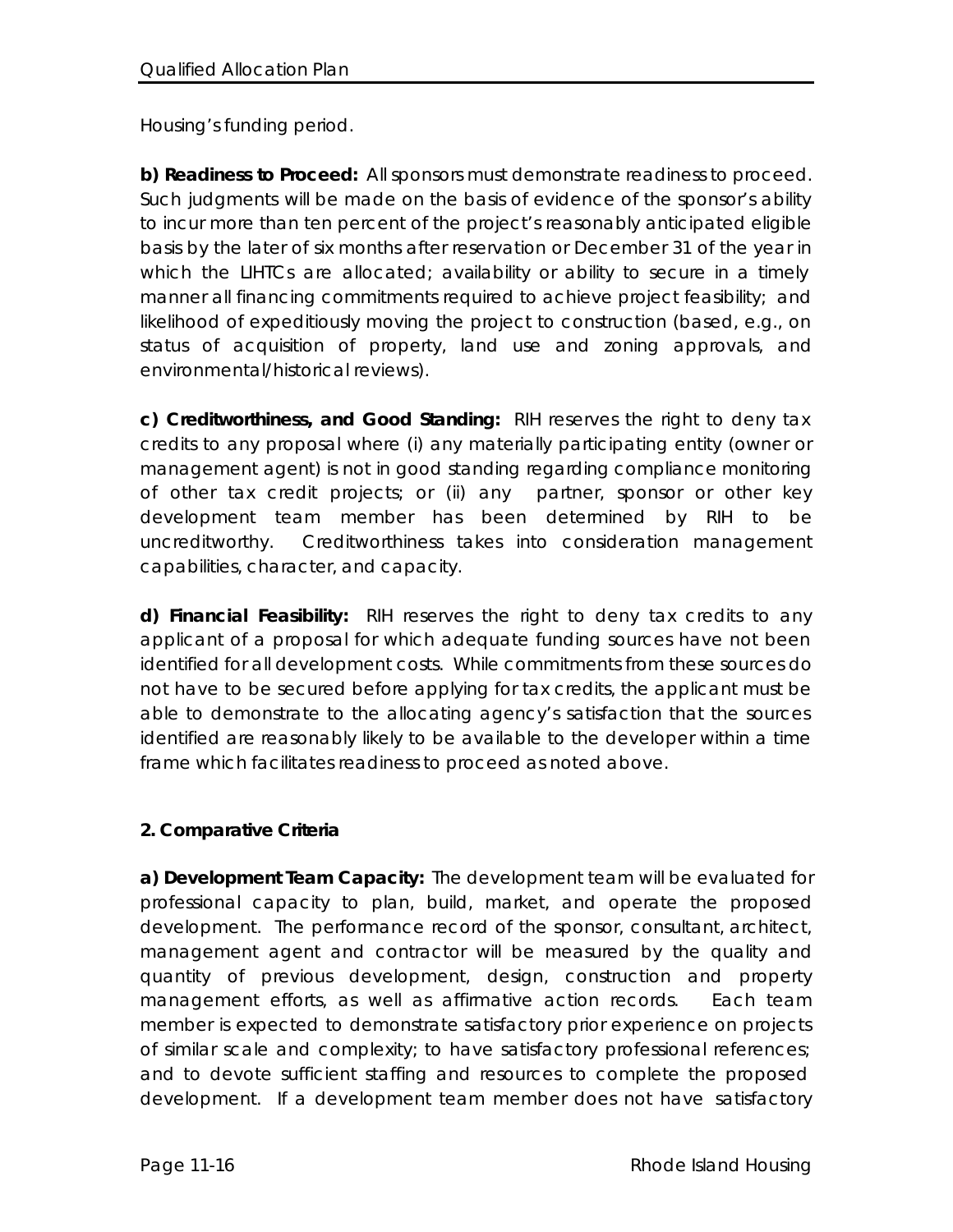prior experience, a written plan must be submitted to outline how this technical capacity will be achieved. The mortgagor and contractor will also be evaluated for creditworthiness and financial capacity. The composition of a non-profit sponsor's Board of Directors and the tenure of its respective members will be given significant consideration.

For service-enriched housing proposals, development team members will also be evaluated on the basis of demonstrated success in (i) the development, design and construction of housing with supportive services; and (ii) the planning and delivery of services including adequacy of staffing and/or oversight of third party contracts for services.

**b) Marketability and Housing Needs:** Marketability and housing needs will be evaluated relative to the proposed locality of the development, target market population, rent levels and affordability, project design and amenities. Sponsors will be required to demonstrate marketability and housing needs through such documentation as: letters of local support; information on market comparables; information on the supply and quality of the existing housing stock and rent burdens; information on other planned development/revitalization activity in the area; assessment of potential market cannibalization of existing subsidized housing developments; local demographics (including income, age and any special needs characteristics); marketing and outreach strategies; and information demonstrating that the proposed location is appropriate for the target population in terms of environment, quality, proximity to services, and attractiveness of the site and its surroundings.

Affordability relative to the market will be an additional consideration for those proposals in which rents for at least 1/2 of all low-income units are priced between 10-19% below rents at comparable, unassisted units in the market. Stronger consideration will be given to those proposals in which rents for at least 1/2 of all low-income units are priced 20% or more below rents at comparable, unassisted units in the market.

**c) Site and Design Factors:** The proposed site, including any existing improvements, must support the market population in terms of desirability of location; environmental quality; adequacy of utilities and transportation; proximity to civic, social and commercial services; and appropriateness of the proposed development to the specific site (e.g., conformance with neighborhood character and land use patterns; impact on surrounding area; extent to which the proposal furthers local revitalization efforts; visual impact).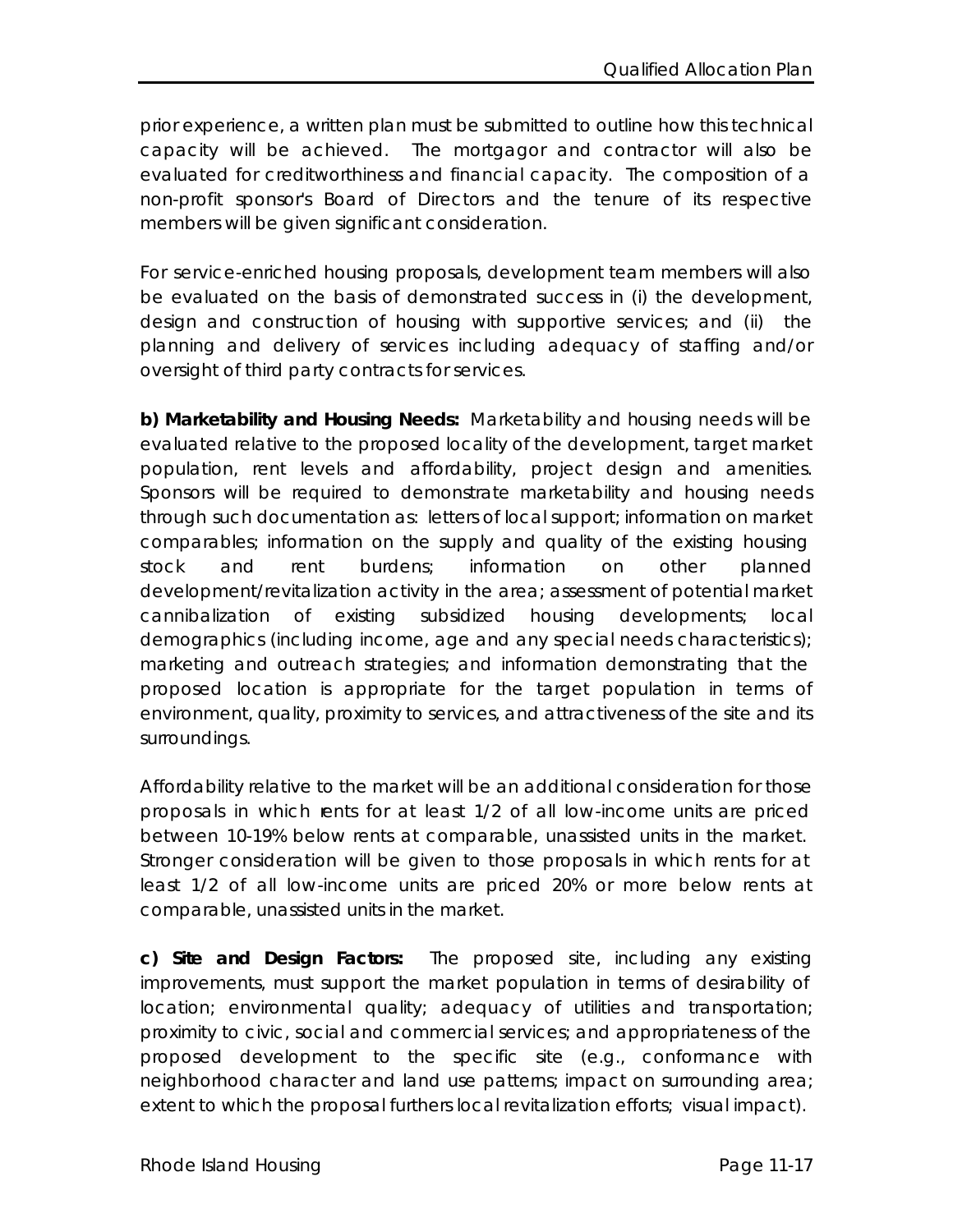In addition, site conditions will be evaluated in terms of suitability for construction or rehabilitation. For new construction, ledge, wetlands, existence of subsurface contamination, grade, and soil suitability are typical considerations. For rehabilitation, existing structural conditions, ease or difficulty of adaptations, abatement of hazardous materials, appropriateness of existing buildings, layout and site plan for the proposed resident population will be considered. Zoning and historic district restrictions will be considered in all cases.

The proposed scope of work will be evaluated to ensure that it is comprehensive and will provide for the long-term viability of the housing development, its utility, and the systems of the structure(s). The proposal will also be evaluated based on its potential to meet Rhode Island Housing design standards including: conformance with applicable laws, regulations, and code requirements; satisfactory architectural treatment and sensitivity in scale and character with surrounding buildings; appropriateness of the building and unit plans, site design, and amenities to the target population; use of materials and energy conservation measures to enhance durability and operating cost efficiency; and adequacy of estimated construction costs to complete the proposed scope of work.

One of the objectives in making program funds available to a developer is to produce developments of quality construction and livable design which will enhance the communities in which they are built. All developments to be financed through Rhode Island Housing must meet the requirements set forth in Rhode Island Housing's Design and Construction Submission Guide.

# **d) Financial Analysis**

**1) Management Plan/Operating Budget:** Operating budgets will be reviewed to determine adequacy and reasonableness of each expense line item, including but not limited to management fees, maintenance and administrative costs, replacement reserves, taxes, insurance, and costs of any planned tenant services. Proposed management agents and management plans will be reviewed to determine the acceptability of planned procedures for managing the development's operations. For service-enriched housing proposals, management plans will also be reviewed for demonstrated appropriateness and sufficiency of planned services for the target population, the inclusion of a cohesive, well-conceived and financially feasible service program, and the organizational capacity of the service provider(s) to deliver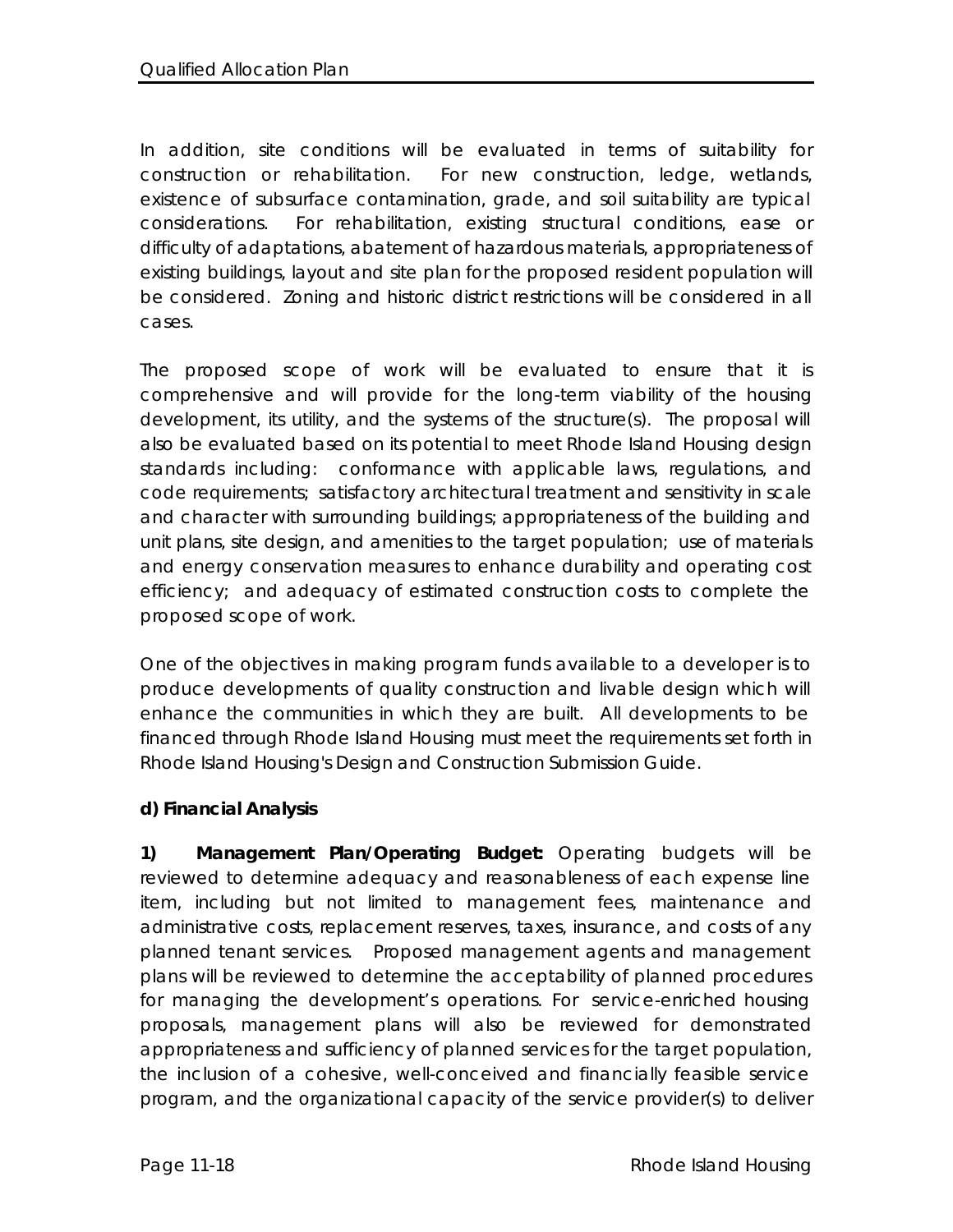the proposed services. As part of the required management plan, an affirmative fair housing marketing plan will be required to identify those eligible groups least likely to apply for residency at the proposed development and devise a strategy for attracting them.

**2) Development and Construction Costs:** Development and construction costs will be reviewed for adequacy and reasonableness in accordance with the guidelines established in the underwriting guidelines of the Rhode Island Housing Developers Handbook.

**e) Satisfaction of State Housing Needs:** Additional consideration will be given to proposals which address the State's housing needs as well as RIH's programmatic policies and objectives such as:

**Production:** Ideally, production is considered the creation of additional affordable housing stock not currently existing in the community, the construction of assisted living housing, or conversion of existing housing to assisted living. Production may also take the form of preserving existing state or federally-subsidized housing which is at risk of being lost from the affordable housing inventory and for which no federal preservation resources exist. Capital upgrades to existing affordable housing developments may also be considered for production. Any proposal which calls for the reduction of affordable rental units will be discouraged.

**Housing Development Types:** Priority will be given to projects involving the substantial rehabilitation of deteriorated residential properties. (For purposes of this criteria, substantial rehabilitation entails construction/rehabilitation costs in excess of fifty percent (50%) of replacement value.) Priority will also be given to projects involving new construction in conjunction with demolition of blighted structures or where few rehabilitation alternatives exist. Consideration will be given to projects intended for eventual tenant ownership and for projects which utilize sites of critical importance, such as an in-fill property or historic building (as evidenced by planning documents of a city or town, historic commission, community association or other group). Proposals which entail the reuse or conversion of existing residential property to better serve residents would also be considered.

Provision of Housing for Lowest Income Populations: Priority will be given to those projects which provide housing for populations with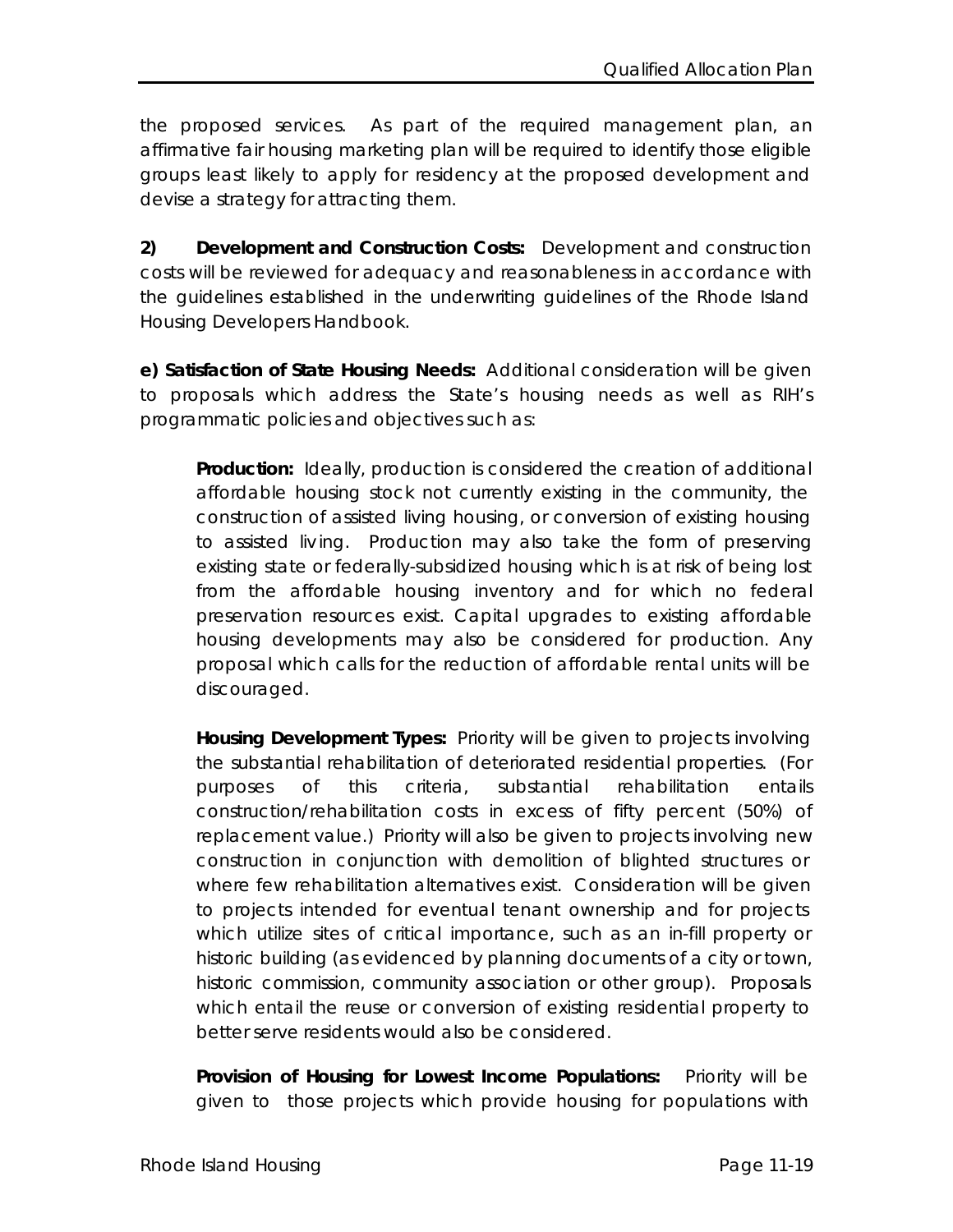incomes below 45% of Area Median Gross Income, adjusted for family size.

#### **f) Leveraging/Cost Effectiveness**

Projects which require the least amount of Rhode Island Housing Targeted Loan funds and Rhode Island Housing HOME funds will be given strong consideration.

Proposals which can achieve feasibility at total development costs which are reasonable, in RIH's determination, on a per unit or per square foot cost without sacrificing construction scope and quality will be given strong consideration.

**g) Community Impact:** Consideration will be given to projects which address the State's housing needs, RIH's programmatic policies and objectives and which enhance neighborhood revitalization and housing opportunities in local communities. Factors considered include:

**Geographic Location:** Consideration will be given to projects located in areas with little or no (less than 2.5%) existing subsidized family housing and in cities or towns which have high rent burdens, dilapidated housing stock, and long housing waiting lists as indicated by the State's Consolidated Plan and/or local housing authority data.

**Neighborhood Revitalization Projects:** Applicants are strongly encouraged to demonstrate how the proposed housing contributes to an overall plan to revitalize the neighborhood. This could include an analysis of available supportive services, economic development activities, community safety, and recreational services among others. Applicants should demonstrate how the housing will enhance the neighborhood's revitalization as well as how the housing will be supported by available services in the community. Priority will be given to projects that implement RIH's approved Neighborhood Revitalization Plan.

**Local Support:** Consideration will be given to projects demonstrating substantial local support, from either local officials, community development staff, community-based organizations, business groups, etc.

**Affirmative Action Achievements:** Strong consideration will be given to proposals which have 1) State-certified MBE or WBE development team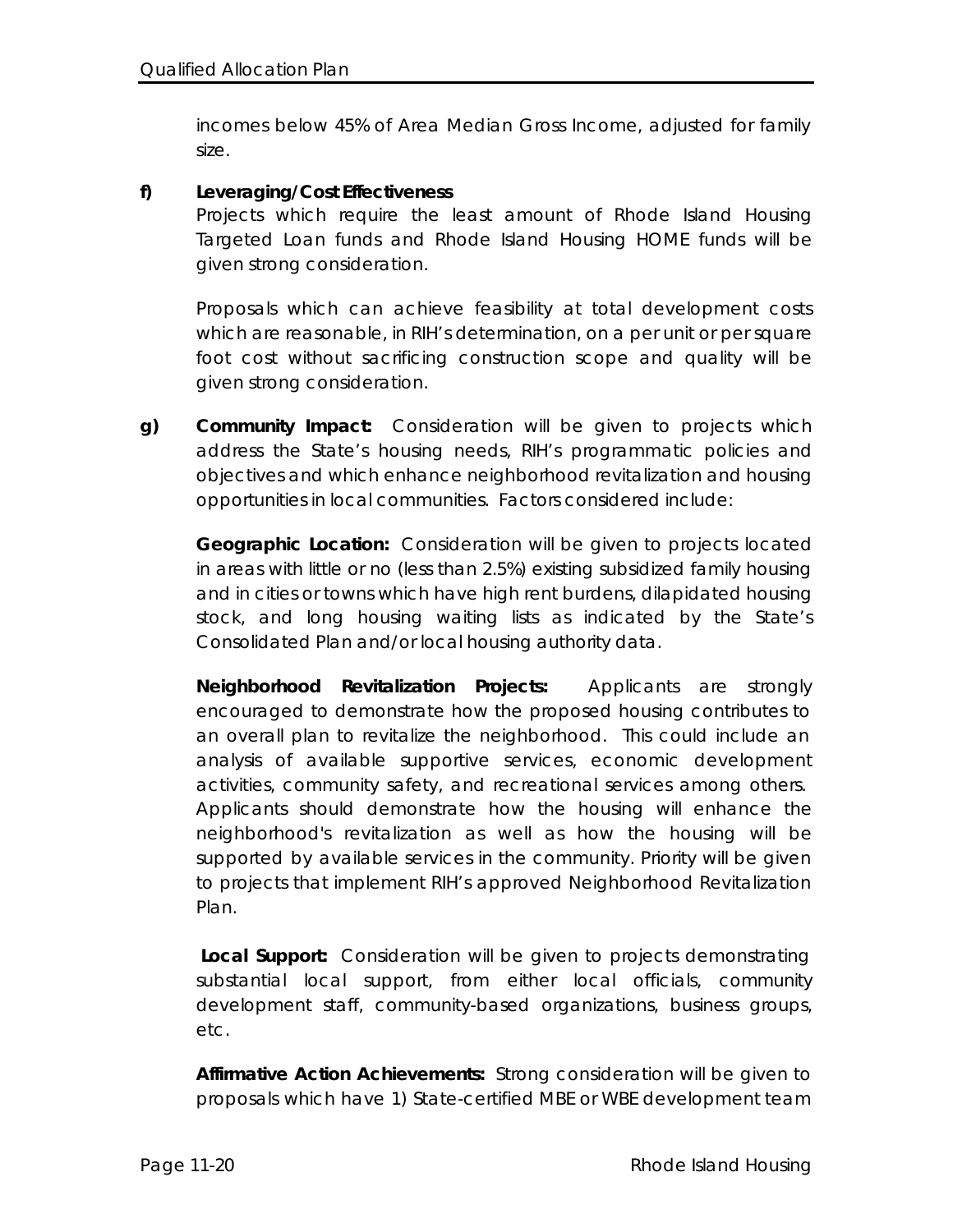members; 2) sponsors and/or contractors who have achieved a minority or women business utilization record of 20% of total contract dollars on at least one project with a contract amount of at least \$500,000 within the last 5 years; or 3) sponsors and/or contractors who have achieved a minority and women workforce utilization goal of at least 20% of total workforce hours on at least one project with a contract amount of at least \$500,000 within the last 5 years.

**Responsiveness to Local Housing Needs:** Priority will be given to those projects which are demonstrated to be responsive to housing needs in a particular community including tenant populations with special needs and tenant populations of individuals with children. Proposals which provide appropriate and needed supportive services for residents in conjunction with a housing component will be given strong consideration.

## **V. NON-PROFIT SET-ASIDE, 9% CREDITS**

In accordance with Section 42(h)(5)(B) of the IRC, RIH will set-aside a minimum of ten percent of the total tax credit allocation available for qualified nonprofit organizations that materially participate as determined by RIH in the development and management of the project throughout the compliance period under the meaning of the IRC. These credits will be administered in the same manner as tax credits allocated to for-profit developers. While providing for a minimum set-aside, this provision will not impose a ceiling on the total percentage of credits which may be allocated to non-profit entities.

In order to qualify for credits from the non-profit set-aside, organizations must certify that they are a qualified non-profit organizations under the meaning of the IRC.

## **VI. ASSISTED-LIVING PROGRAM**

In 1997, the Rhode Island General Assembly introduced and passed legislation to provide for an assisted living demonstration program that would be a cooperative effort between Rhode Island Housing, the department of elderly affairs, and the department of human services. The purpose of this legislation was to provide assisted living alternatives to low and moderate income chronically impaired or disabled elders and other chronically impaired or disabled adults who are eligible for or at risk of placement in nursing facility care. The demonstration program will provide for a home and communitybased services waiver designated to fund assisted living supportive services in

Rhode Island Housing Page 11-21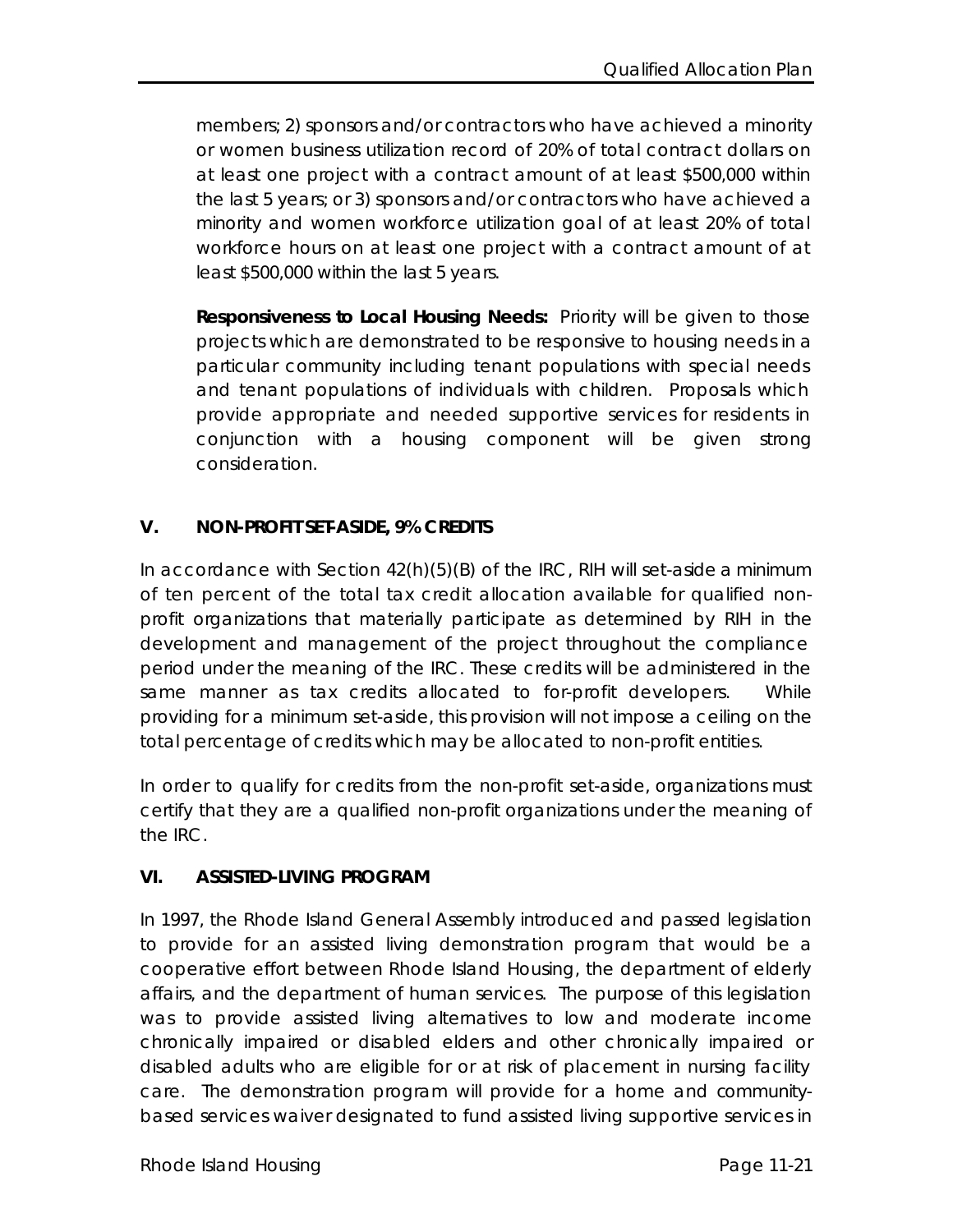assisted living facilities. Any remaining waivers will be considered for developments which make a commitment to long-term affordability, meet the requirements of the qualified allocation plan and the design and program requirements outlined in the assisted living program guide.

Low-income housing tax credits, both from the state cap, and outside the state cap (available through tax-exempt bond financing) are available to applicants proposing assisted living developments.

## **VII. UNDERWRITING GUIDELINES**

 Rhode Island Housing has developed standards for construction costs per square foot and general contractor fees in addition to guidelines for development costs, reserve requirements, developer's fees, consulting and legal fees. These guidelines must be incorporated into all proposals requesting low income housing tax credit and can be found in the RIH Developers Handbook.

# **VIII. MODIFICATION OF THE ALLOCATION PLAN**

Without limiting the generality of Rhode Island Housing's power and authority to administer the allocation of low-income housing tax credits according to federal law, regulations, and this Plan, RIH shall make such determinations and decisions, publish administrative guidelines and rules, require the use of such forms, establish such procedures and otherwise administer allocations of tax credits in such manner as may be, in Rhode Island Housing's determination, necessary, desirable, or incident to its responsibilities as the administrator of the Low-Income Housing Tax Credit Program. The Governor recognizes and acknowledges that Rhode Island Housing may encounter situations which have not been foreseen or provided for in the Plan and expressly delegates to RIH the authority to amend the Plan subject to fulfillment of the requirements of the Administrative Procedures Act and any other requirements imposed by law. The Governor further recognizes and acknowledges that Rhode Island Housing will administer allocations of tax credits in all situations and circumstances, including, without limiting the generality of the foregoing, the power and authority to control and establish procedures for controlling any misuse or abuses of the tax credit allocation system and the power and authority to resolve conflicts, inconsistencies or ambiguities, if any, in this Plan or which may arise in administering the Low-Income Housing Tax Credit Program. The Governor further expressly delegates to Rhode Island Housing the ability to amend this Plan to ensure compliance with federal law and regulations as such federal law may be amended and as federal regulations are promulgated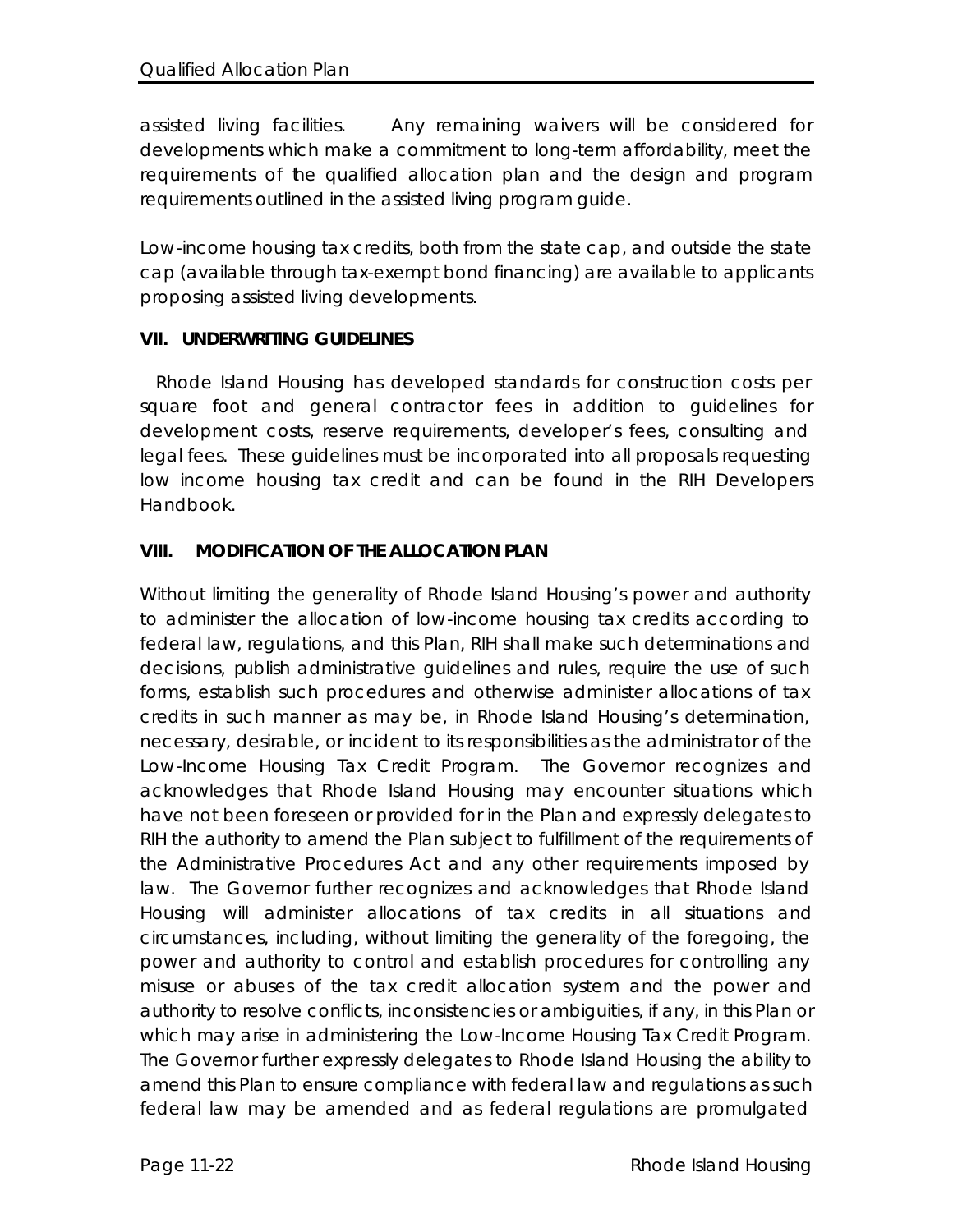governing tax credits.

# **IX. COMPLIANCE MONITORING**

The Internal Revenue Service requires that the allocating agency monitor compliance with Section 42 of the Internal Revenue Code and all applicable regulations on a project-by-project basis. This requirement became effective January 1, 1992 and applies to all buildings for which the low-income housing tax credit determined under Section 42 is, or has been, allowable at any time. Rhode Island Housing may perform compliance monitoring or may contract with an agent to perform this function pursuant to Section 42 (m)(1)(B) and Treasury Regulation Section 1.42-5(f). The monitoring procedure includes provisions for record keeping and record retention, annual certification and review, on-site records review, building inspection and notification to Owners and the IRS of non-compliance. Please refer to Rhode Island Housing's Compliance Monitoring Manual for detailed monitoring requirements.

The compliance monitoring procedure is adopted pursuant to Section 41(m)(1)(B) of the IRC and Treasury Regulation Section 142.5 as promulgated by the IRS on September 2, 1992. Rhode Island Housing or its agent reserves the right to amend this procedure as may be necessary or appropriate to conform to applicable changes in the IRC or regulations promulgated thereunder. In addition, Rhode Island Housing or its agent may adopt further monitoring forms and procedures as part of its Compliance Manual or as otherwise deemed appropriate.

APPLICANTS AND OWNERS ARE ADVISED THAT COMPLIANCE WITH THE REQUIREMENTS OF SECTION 42 OF THE CODE IS THE RESPONSIBILITY OF THE OWNER OF THE DEVELOPMENT. MONITORING OF THE DEVELOPMENT BY RIH OR ITS AGENT DOES NOT IN ANY MANNER AFFECT, MODIFY, OR SUBSTITUTE FOR THIS RESPONSIBILITY. MONITORING BY RIH OR ITS AGENT DOES NOT CONSTITUTE A DETERMINATION OF ANY KIND REGARDING THE DEVELOPMENT'S ELIGIBILITY FOR THE TAX CREDIT UNDER SECTION 42 OF THE CODE.

# **X. COMPLIANCE MONITORING PROCEDURE**

## **A. Recordkeeping and Record Retention**

Recordkeeping: For each year in the compliance period, which is equal to fifteen taxable years beginning in the first year the tax credit is taken, the Owner shall maintain records for each building in the project showing the: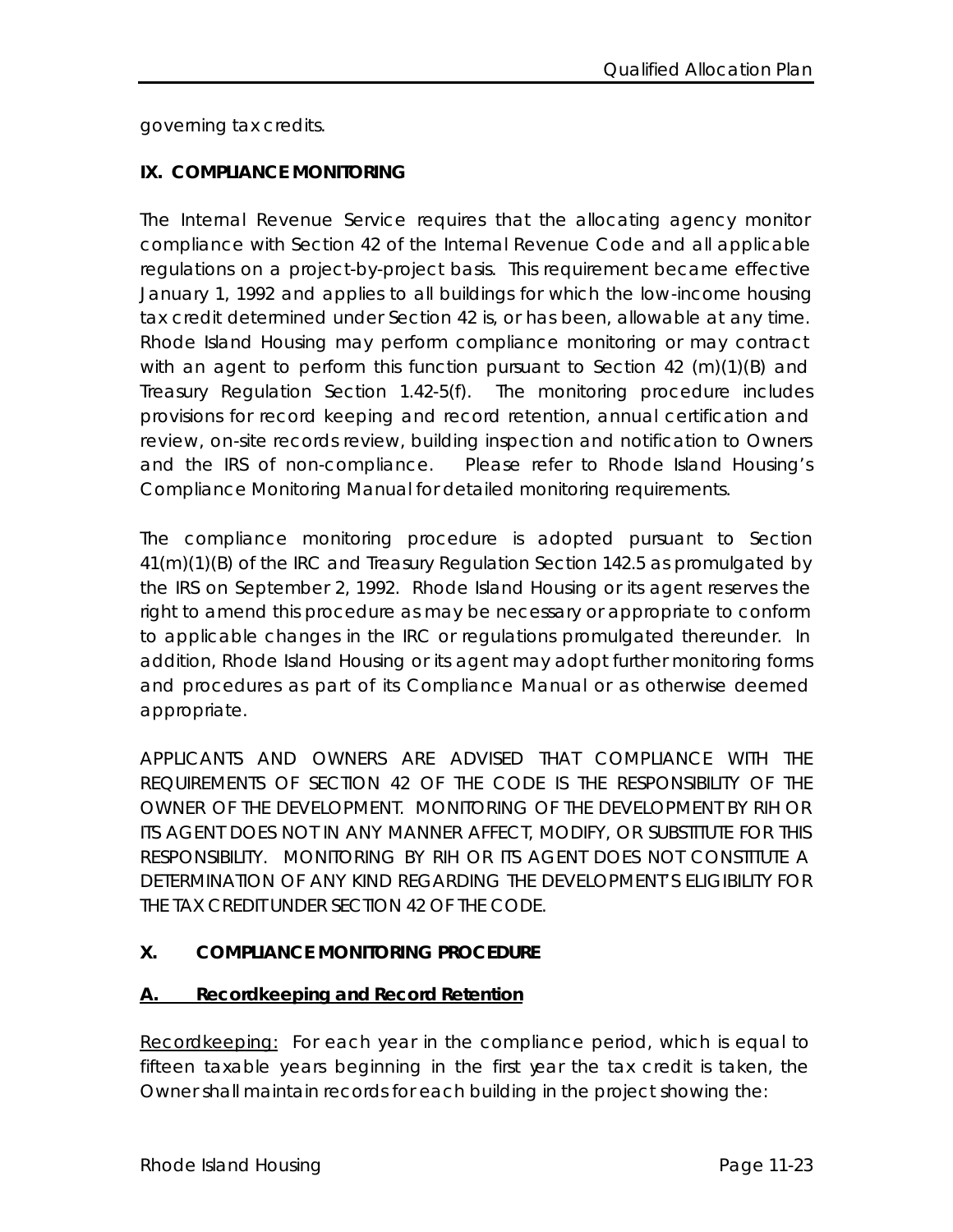- 1. Total number of residential rental units in the building (including the number of bedrooms and the size in square feet of each residential rental unit).
- 2. Percentage of residential rental units in the building that are lowincome units as defined by Section 42(g), and the size in square feet of each low-income unit.
- 3. Rent charged on each residential rental unit in the building (including any utility allowance).
- 4. Number of occupants in each low-income unit if the rent is determined by the number of occupants per unit under Section 42(g)(2) (as in effect prior to 1989 amendments).
- 5. Annual income certification for each low-income tenant per unit.
- 6. Documentation to support each low-income tenant's income certification (for example, a copy of the tenant's federal income tax returns, W-2 Form, and/or verification from a third party such as an employer or a state agency paying unemployment compensation). Tenant income is calculated in a manner consistent with the determination of annual income under Section 8 of the United States Housing Act of 1937 ("Section 8"), not in accordance with the determination of gross income for federal income tax liability. In the case of a tenant receiving housing assistance payments under Section 8, documentation from the public housing authority administering the assistance stating to the Owner of the building that the tenant's income does not exceed the applicable income limit under Section 42 (g) is sufficient for income certification purposes.
- 7. Each low-income vacancy in the building and information that shows when, and to whom, the next available units were rented.
- 8. Eligible basis and qualified basis of the building at the end of the first year of the credit period.
- 9. Character and use of the non-residential portion of the building included in the building's eligible basis under Section 42(d).

Record Retention: The Owner shall retain records relative to the first year of the credit period for at least six years beyond the due date (with extensions) for filing the tax return for the last year of the compliance period of the building. The Owner shall retain the records described above for all subsequent years in the compliance period for at least six years after the due date (with extensions) for filing the federal income tax return for that year.

Additionally, for each year that the Agreement remains in effect after the compliance period, the Owner shall retain records adequate to demonstrate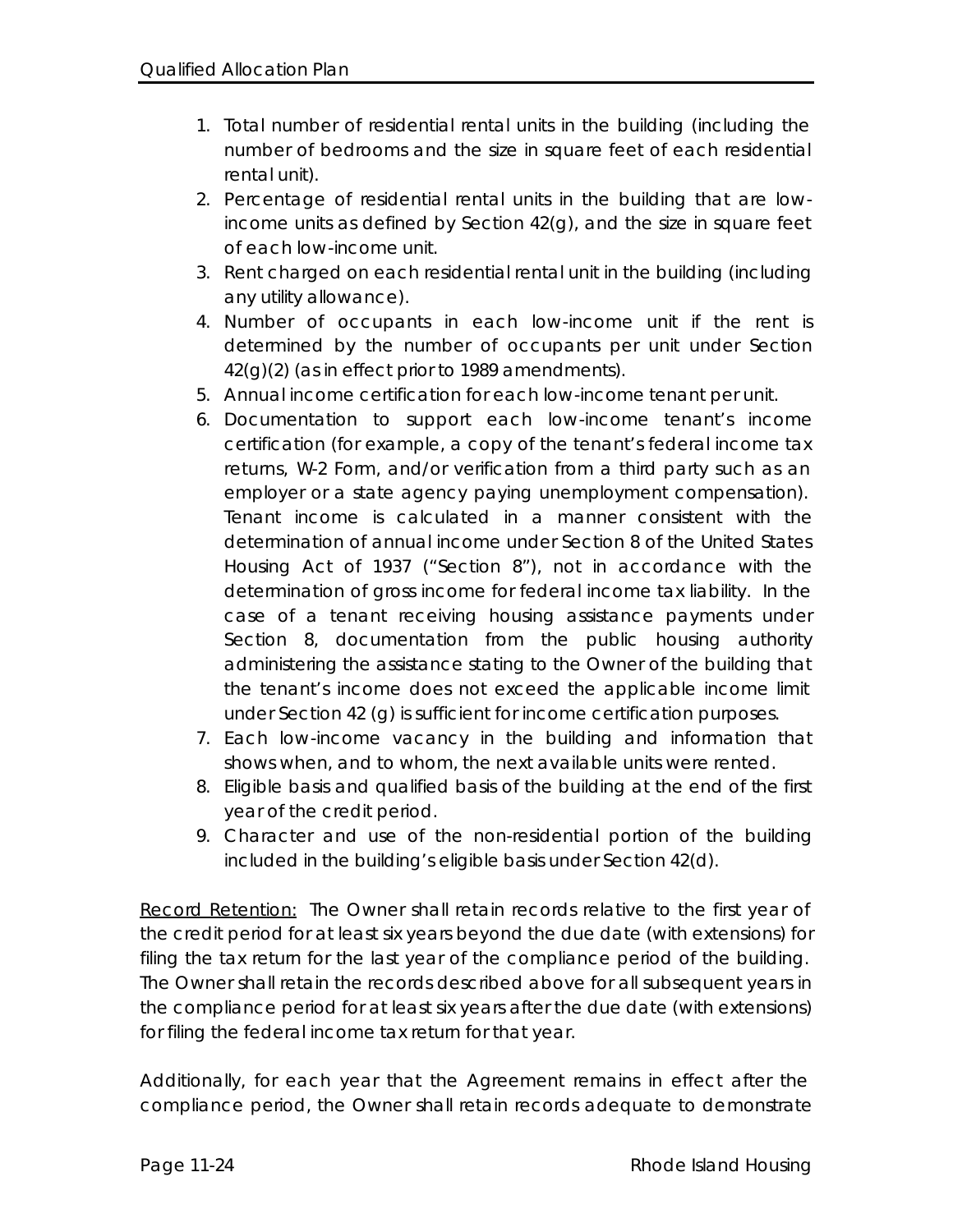compliance with the terms and conditions of the Agreement, including, but not necessarily limited to, income of tenants and rents charged at the development. The Owner shall retain the records pertaining to a particular year for at least six years following the close of that year.

#### **B. Annual Certification Review**

Submission of Certification: The Owner of every project that has received tax credits must submit to RIH by January 15th of each year during the compliance period an Owner's Annual Certification along with the annual development report. In this document, the Owner shall certify to Rhode Island Housing, under the penalty of perjury, whether for the preceding 12-month period:

- 1. The project was continually in compliance with the terms and conditions of its Agreement with Rhode Island Housing.
- 2. The project met either the 20-50 test under Section  $42(q)(1)(A)$  or the 40-60 test under Section 42(g)(1)(B), whichever minimum set-aside test was applicable to the project. (The 20-50 Test means that a minimum of 20% of the project's units were set-aside for tenants at 50% of the AMGI at tax credit restricted rent levels. The 40-60 test means that a minimum of 40% of the project's units were set-aside for tenants at 60% of the AMGI at tax credit restricted rent levels).
- 3. There was any change in the applicable fraction as defined by Section  $42(c)(1)(B)$  of any building in the project, and if there was a change, a description of that change.
- 4. The Owner has received an annual income certification from each low-income tenant, and documentation to support that certification; or in the case of a tenant receiving Section 8 housing assistance payments, that the Owner has received a statement from a public housing authority that the tenant's income does not exceed the applicable income limit under Section 42(g).
- 5. Each low-income unit in the project was rent-restricted under Section  $42(g)(2)$ .
- 6. All units in the project were for use by the general public and are used on a non-transient basis (except for transitional housing for the homeless as described in Section 42(i)(3)(B)(iii)).
- 7. Each building in the project was suitable for occupancy, taking into account local health, safety and building codes.
- 8. There was any change in the eligible basis (as defined in Section 42(d)) of any building in the project, or there was a change, and information regarding the nature of that change.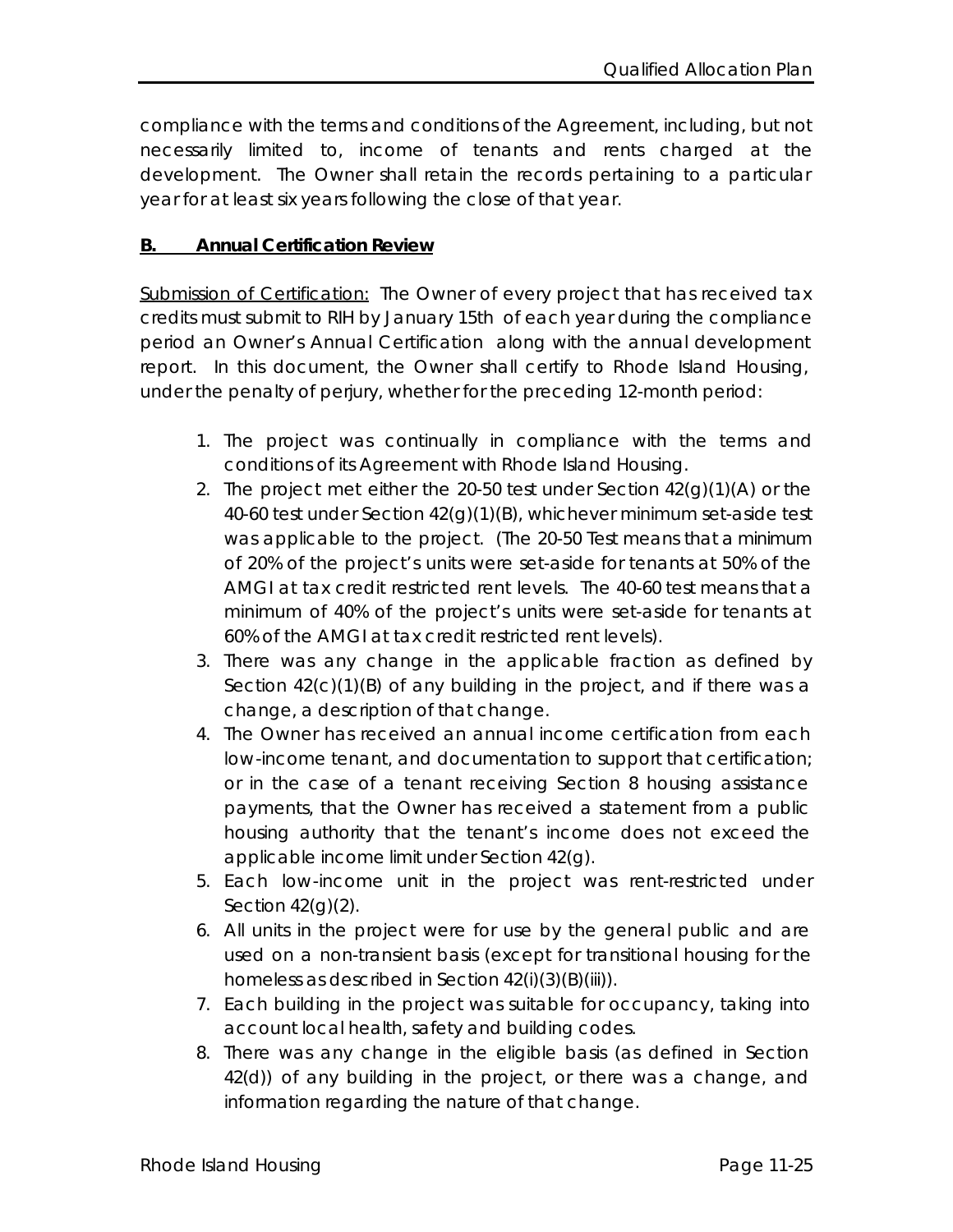- 9. All tenant facilities included in the eligible basis under Section 42(d) of any building in the project were provided on a comparable basis without charge to all tenants in the building.
- 10. If a low-income unit in the project became vacant during the year, reasonable attempts were made to rent that unit or the next available unit of comparable or smaller size to tenants having a qualifying income before any units in the project were or will be rented to tenants not having a qualifying income.
- 11. If the income of tenants of a low-income unit in the project increased above the limit allowed in Section  $42(g)(2)(D)(ii)$ , the next available unit of comparable or smaller size in the project was or will be rented to tenants having a qualifying income.
- 12. An extended low-income housing commitment as described in Section 42(h)(6) was in effect (for buildings subject to Section 7108(c) of the Revenue Reconciliation Act of 1989).

In addition, the Owner must submit completed IRS Form 8609 {with Parts I and II (the top and bottom sections) completed} to Rhode Island Housing for every building in the project for the first year of the compliance period. For every year of the compliance period thereafter, the Owner must submit Schedule A of Form 8609 for every building in the project. The Owners of all low-income housing projects will also be required to submit to Rhode Island Housing at least once each year information on tenant income and rent for each low-income unit, in the form and manner designated by Rhode Island Housing. Rhode Island Housing reserves the right to require Owners of all low-income projects to submit additional information as it deems necessary.

Review of Certification: Rhode Island Housing will review the abovedescribed certifications submitted by Owners for compliance with the requirements of Section 42 for all tax credit projects, including those buildings financed by the USDA Rural Housing Services ("USDA RHS") under its Section 515 Program, and buildings of which at least 50% of the aggregate basis (including land and the building) is financed with the proceeds of tax-exempt bonds and administered by Rhode Island Housing.

The submission and review of certifications described above shall be made at least annually covering each year of the compliance period beginning with the first year the tax credit is taken. Rhode Island Housing reserves the right to continue monitoring for any additional term that the Agreement remains in effect.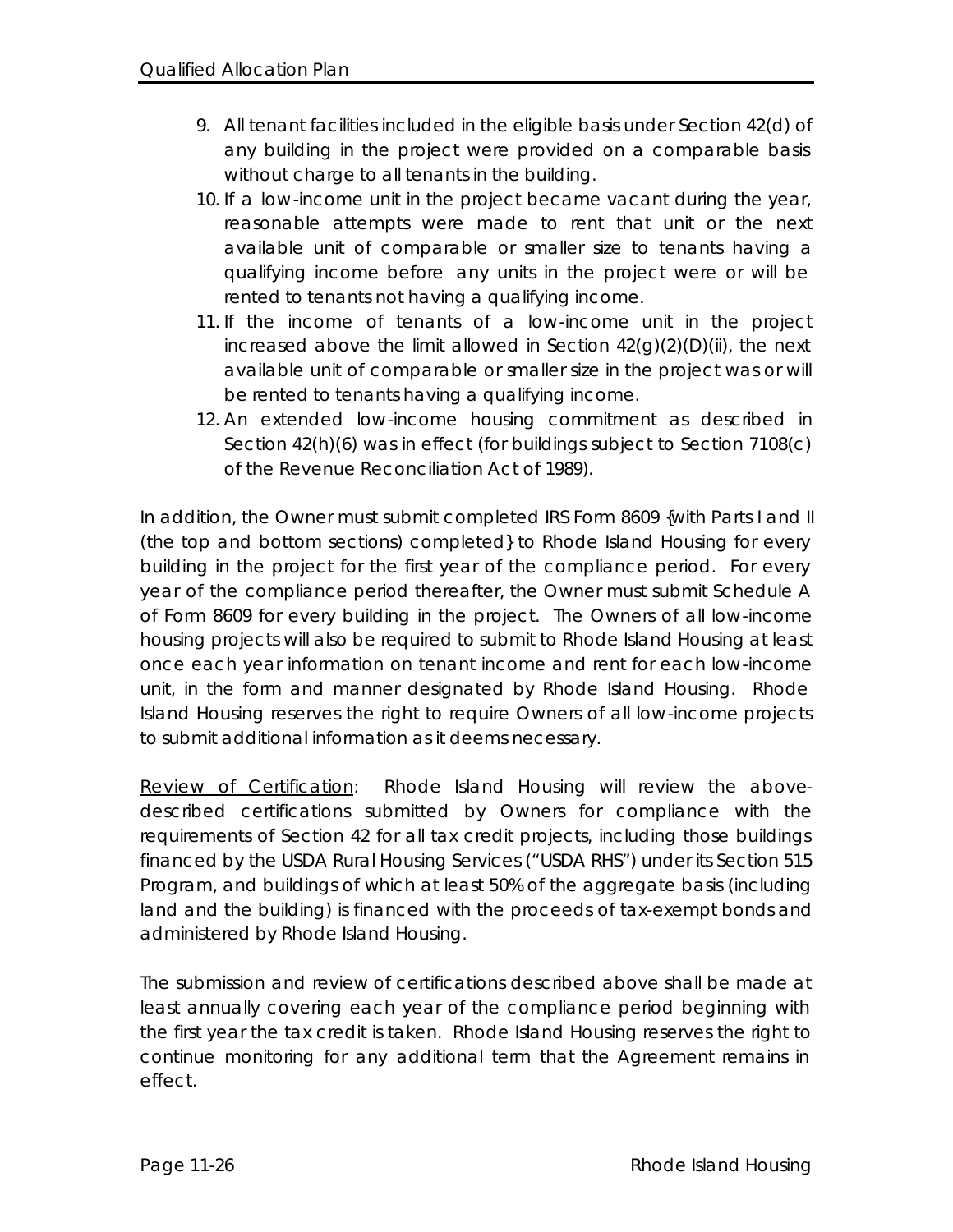Recertification Waivers: The issuance of an allocating agency statement required for the Waiver of Annual Income Certification (Revenue Procedure 94-64) will only be considered by Rhode Island Housing in cases where the lowincome development has 100% Section 8 project-based assistance. Developments utilizing low income housing tax credits only will not be considered for this waiver statement.

#### **C. Records Review**

In accordance with Section  $1.42 - 5(c)(2)(ii)(B)$ , all projects will be included for a potential records review during the first year of the compliance period. Rhode Island Housing will conduct an on-site records review of all tax credit projects each year. In each of the projects, the records of at least 20% of the lowincome units will be examined on the anniversary of the project's placed-inservice date. RIH may elect to audit any higher amount if it deems appropriate.

The records inspection will include an examination of the annual income certification, the documentation the Owner has received to support that certification, and the rent record for each low-income tenant in at least 20% of the low-income units.

The Owner must have **definitive** documentation to support the income certification. In the case of a tenant receiving Section 8 housing assistance payments, a letter from the local housing authority will only be accepted if that statement notes the tax credit income limit for the tenant's family size in that municipality and states that the tenant's income does not exceed the noted tax credit income limit.

In conjunction with application pre-approvals and monthly occupancy reports, Rhode Island Housing will also review the records from the first year of the compliance period for every project in order to establish initial eligibility for the low-income housing tax credit.

Rhode Island Housing will choose in its discretion the projects and the lowincome tenants' records to be reviewed.

Rhode Island Housing retains the right to perform an on-site records review of any low-income housing project at least through the end of the compliance period and for any additional term that the Agreement remains in effect.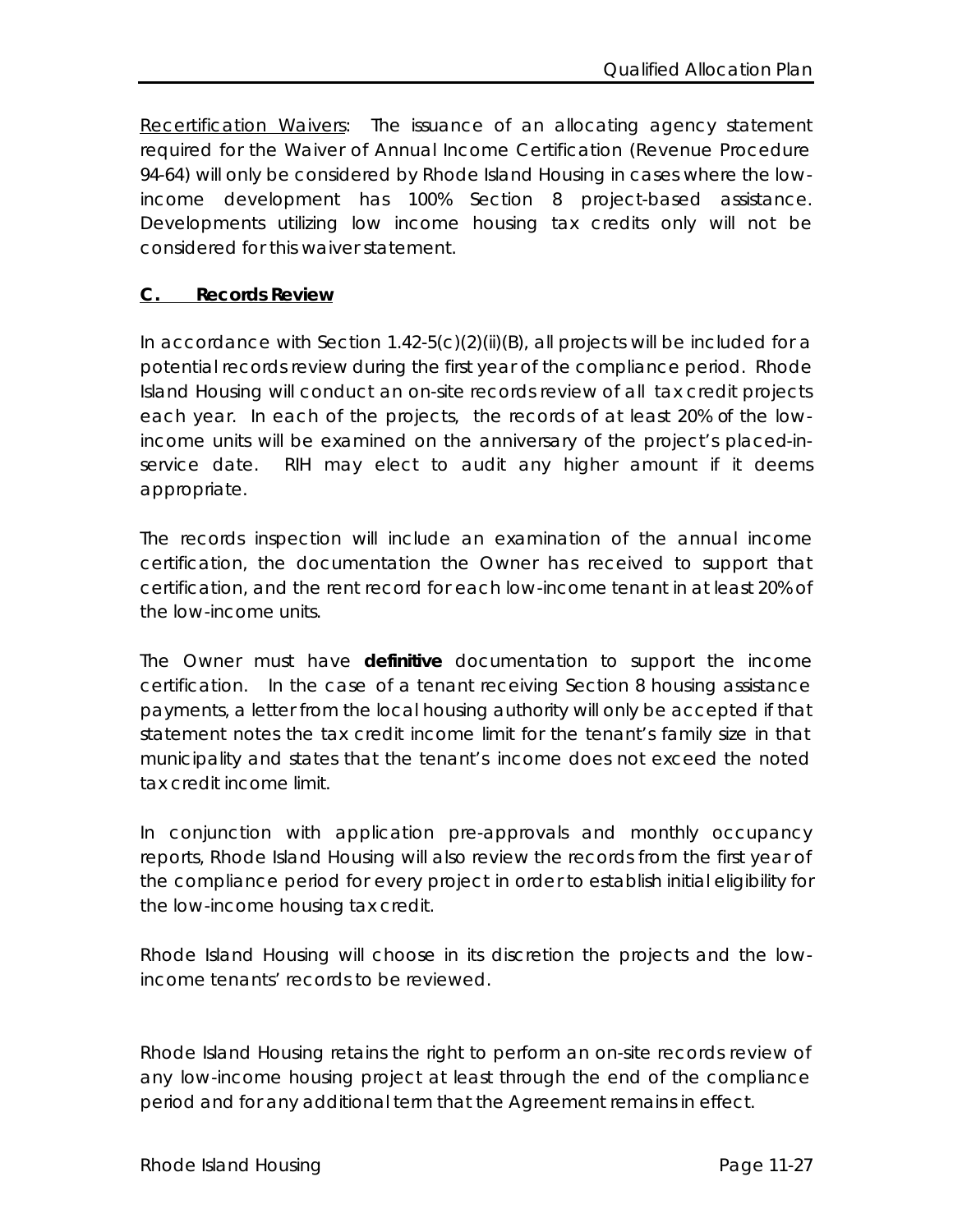#### **D. Building Inspection**

Rhode Island Housing will conduct annual physical inspections, as well as file audits on 100% of the tax credit developments monitored by Rhode Island Housing. At it's discretion, RIH will select the low income units to be inspected in each development. However, the minimum number of units to be inspected will be the greater of 20% of the project's low-income units or 3 low-income units.

The building inspection may be performed in conjunction with the records review or may be scheduled independently. Rhode Island Housing will choose in its discretion the projects and the low-income units to be inspected.

Rhode Island Housing retains the right to perform an on-site inspection of any low-income housing project at least through the end of the compliance period and for any additional term that the Agreement remains in effect.

## **XI. PROCEDURE FOR NOTIFYING THE IRS ON NON-COMPLIANCE**

As outlined in Section 42(m)(1)(B)(iii), Rhode Island Housing or its agent has the responsibility to notify the IRS of non-compliance with the low-income housing tax credit provisions by completing Form 8823 "Low-Income Housing Credit Agency Report of Non-Compliance." In the event that Rhode Island Housing or its agent learns of an event of non-compliance, it will send a letter to the project's Owner describing the condition and, where appropriate, recommending actions to correct the problem. The Owner of the low-income housing project shall have 30 days from the date of the notice to correct and supply proof that the noncompliance has been corrected (e.g. copies of income certifications/lease/rent rebate, etc.). No later than 45 days after the end of the time allowed the building Owner remedial action, Rhode Island Housing or its agent will file Form 8823 with the IRS regardless of whether or not the event of non-compliance has been corrected.

The correction period may be extended in the sole discretion of RIH for up to an additional 60 days upon the written appeal of the Owner (received on or before the expiration of the 30 day period) requesting such an extension, if the agency determines in its sole opinion that:

1. The Owner is making a good faith effort to provide the missing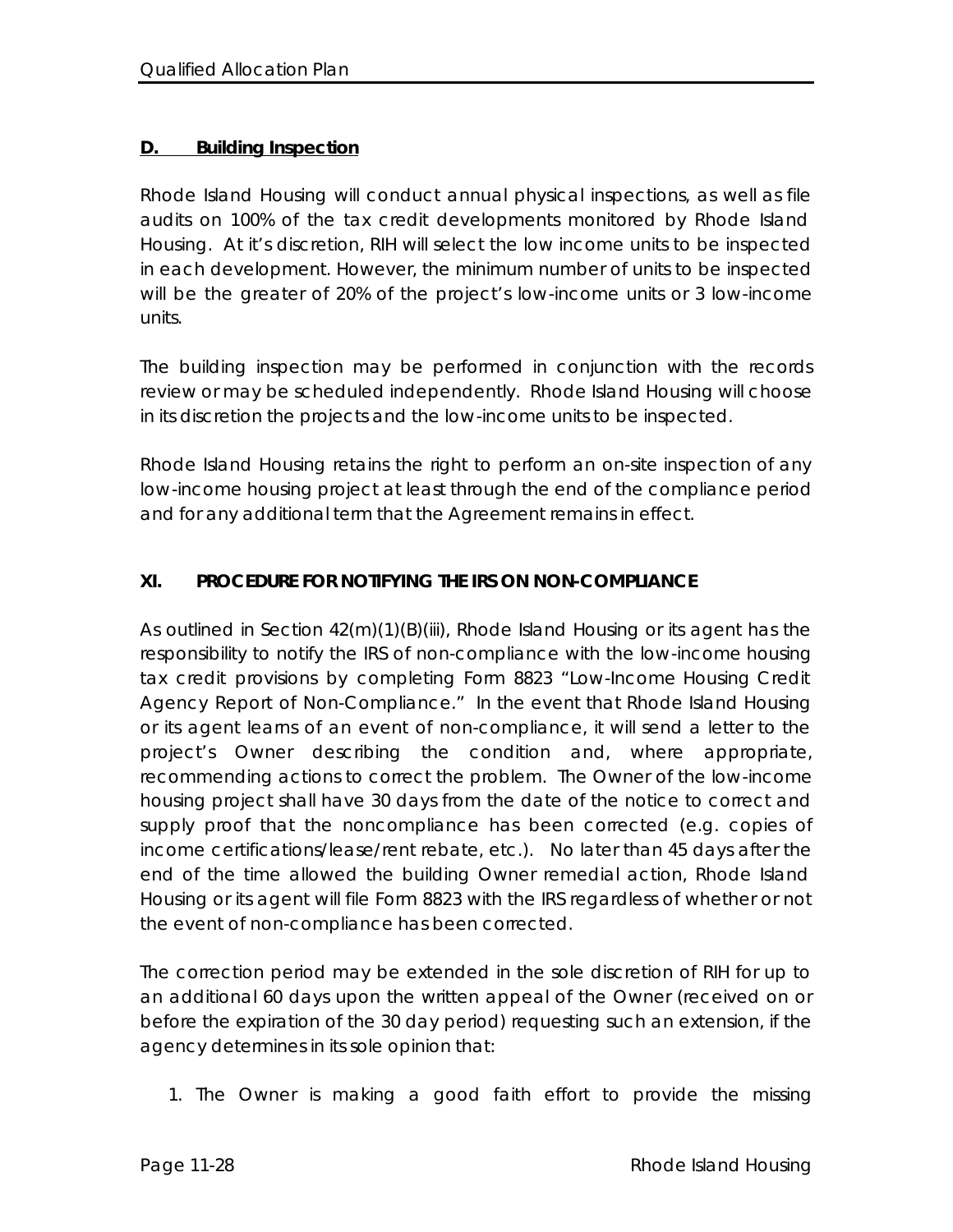information and/or bring the project into compliance with the provisions of Section 42 of the Code.

2. Such additional time is necessary for such purposes.

The agency may thereafter extend the correction period for up to six months, but only if the agency determines in its sole and exclusive discretion that there is good cause for granting the extension. The agency shall retain records of non-compliance or failure to certify for six years beyond the agency's filing of the respective Form 8823. The agency shall retain re-certifications and records, in all other cases, for three years from the end of calendar year the agency receives the certification and records.

## **XII. EVENTS OF RECAPTURE**

The potential effect of non-compliance is to increase taxes in the year of noncompliance based on all previous years that the credit was earned. A full recapture of credits occurs if the building fails to meet the minimum set-aside requirement. A partial recapture of credits occurs if the building's low-income occupancy percentage decreases, but not below the minimum set-aside level, and/or if eligible basis decreases. The excess of the credit actually earned each year over the credits that would be allowed if the credits were claimed ratably over the fifteen-year compliance period (the accelerated portion of the credit) plus interest is recaptured. In this event, IRS Form 8611 "Recapture of Low-Income Housing Credit" must be filed by the project's Owner and retained for three years following the Compliance Period (see IRC Section 42 for more detailed information regarding specific events triggering credit recapture).

## **XIII. FEE STRUCTURE**

All tax credit proposals, including those seeking credits from the State's allocated pool or in conjunction with tax-exempt bond financing, shall be assessed the following fees:

**a) Application Fees:** Tax credit proposals will be assessed a non-refundable application fee, payable upon application submission, as follows:

> Non-Profit Developer: \$250 For-Profit Developer: \$500

**b) Underwriting Fee:** Rhode Island Housing will charge an underwriting fee for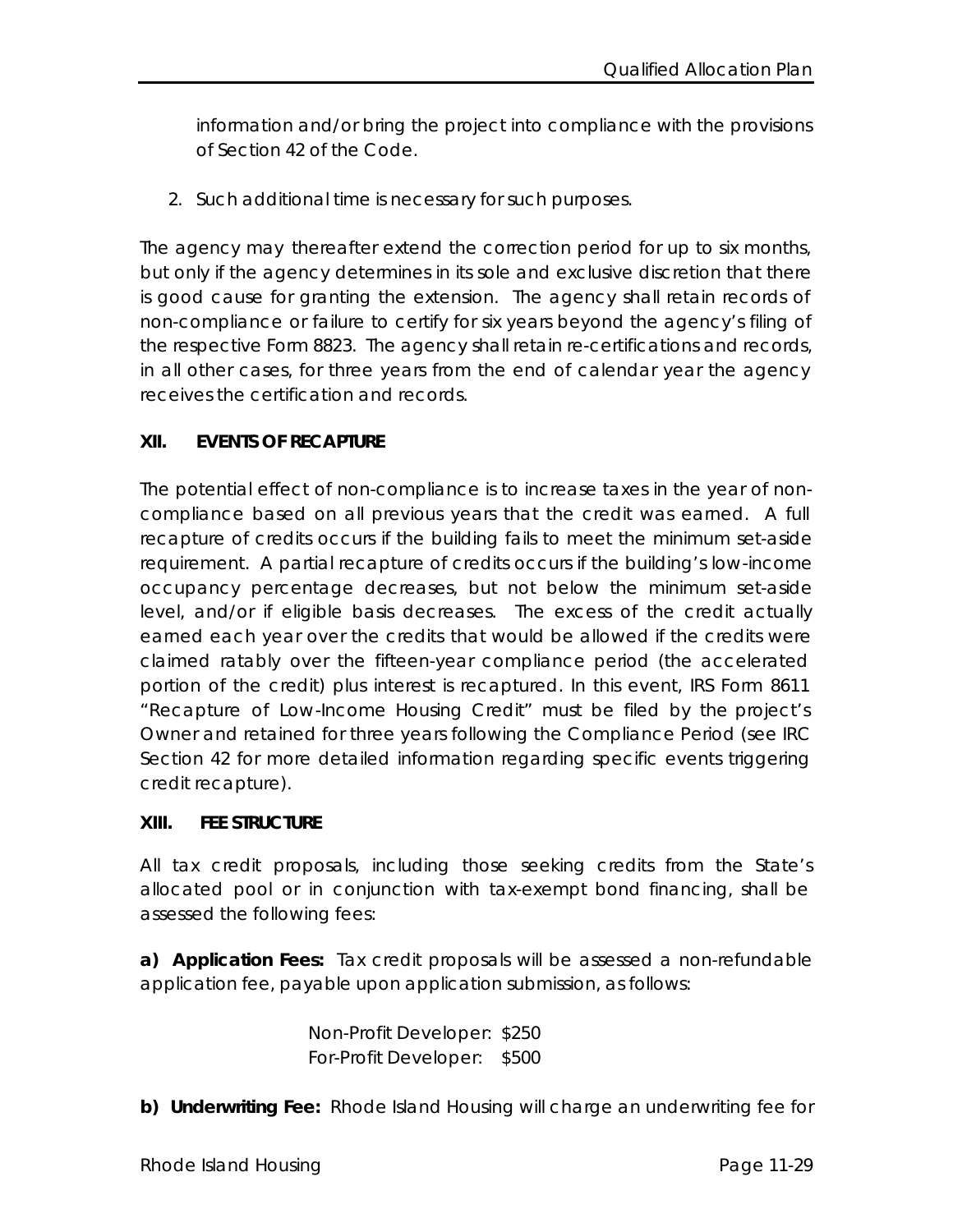| <b>Combined Loan</b><br>Amount | <b>Non-Profit</b><br><b>Developer</b> | <b>For-Profit</b><br><b>Developer</b> |
|--------------------------------|---------------------------------------|---------------------------------------|
| Up To \$1,000,000              | \$2,500                               | \$5,000                               |
| Up To \$1,500,000              | \$5,000                               | \$7,500                               |
| Up To \$2,000,000              | \$7,500                               | \$10,000                              |
| Up To \$2,500,000              | \$10,000                              | \$15,000                              |
| Up To \$3,000,000              | \$15,000                              | \$20,000                              |
| Greater than                   | \$25,000                              | \$35,000                              |
| \$3,000,000                    |                                       |                                       |

the review of all 4% and 9% credit proposals as follows:

These underwriting fees will be applied toward Rhode Island Housing's origination fees if financing is provided by Rhode Island Housing.

**c ) Allocation Fees:** Tax credit proposals will be assessed a tax credit allocation fee, payable prior to Rhode Island Housing's issuance of IRS Form 8609, as follows:

Non-Profit Developer: 0.5 % of the ten year allocation amount For-Profit Developer: 1.0% of the ten year allocation amount

**d) Compliance Monitoring Fees:** In order to offset the cost of compliance monitoring, a low-income housing unit fee will be assessed to all tax credit developments per LIHTC unit. This fee will be payable on the anniversary of the placed-in-service date for each year of the compliance period. This fee will be reviewed on an annual basis and may be increased to cover administrative costs at RIH's discretion.

**e) Compliance Manual Fee:** Rhode Island Housing will provide all low-income housing project Owners who have received an allocation of tax credits with a copy of its Compliance Manual. Additional copies for accountants, staff, legal counsel, etc., may be obtained for a fee by request.

## **APPROVAL OF THE GOVERNOR**

I, Lincoln Almond, Governor of the State of Rhode Island and Providence Plantations, do hereby signify my approval of this Tax Credit Qualified Allocation Plan for the distribution of federal low-income housing tax credits in this State, in conformance with Section 42 of the Internal Revenue Code.